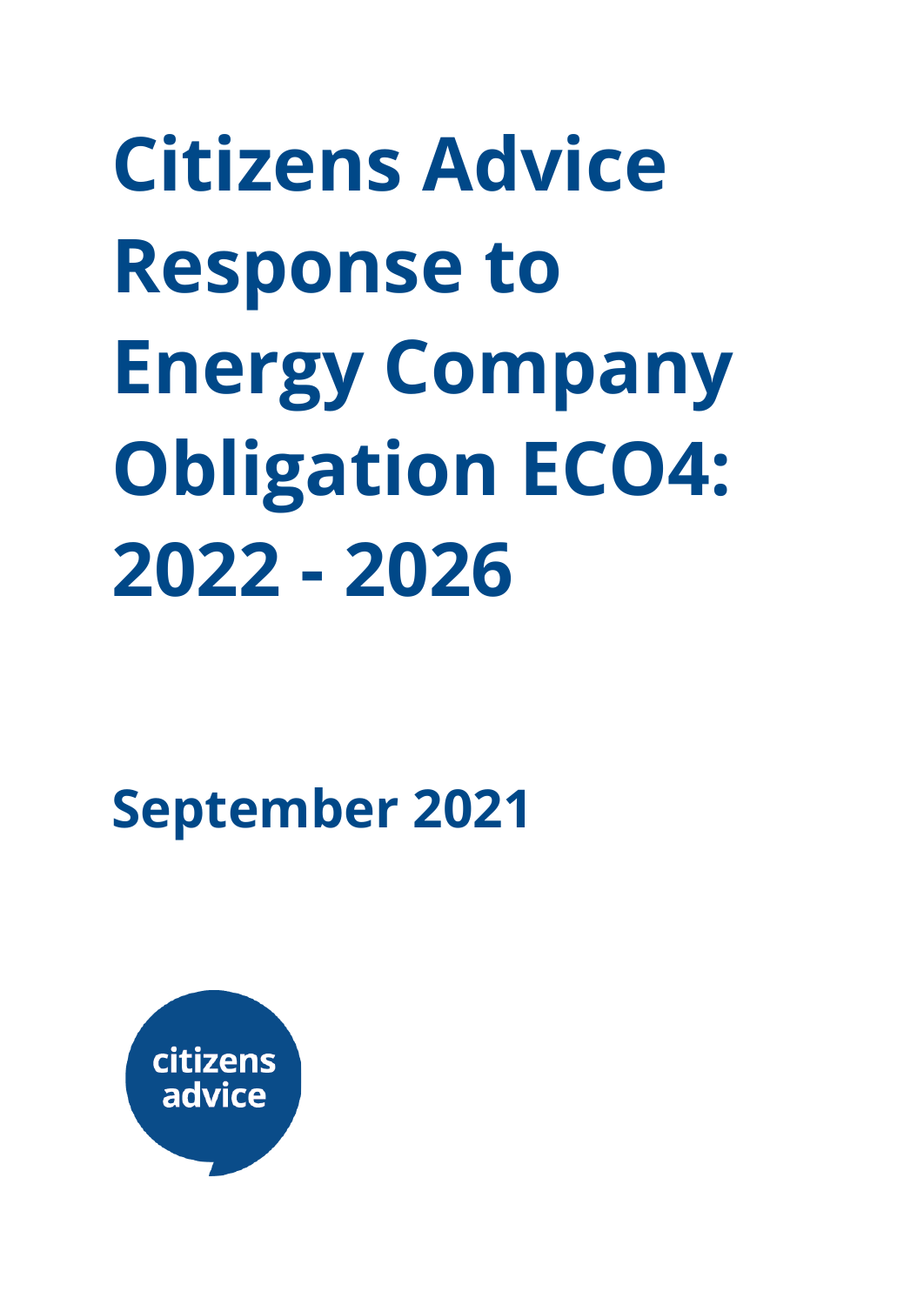# **Introduction**

Citizens Advice service provides free, independent, confidential and impartial advice to everyone on their rights and responsibilities. It values diversity, promotes equality and challenges discrimination. Since 2014, Citizens Advice has been the statutory representative for energy consumers across Great Britain.

The service aims:

- To provide the advice people need for the problems they face
- To improve the policies and practices that affect people's lives.

The Citizens Advice service is a network of nearly 300 independent advice centres that provide free, impartial advice from more than 2,900 locations in England and Wales, including GPs' surgeries, hospitals, community centres, county courts and magistrates courts, and mobile services both in rural areas and to serve particular dispersed groups. There are 23,000 trained, trusted and knowledgeable volunteers across England and Wales. Last year we advised over 130,000 people and over 25,000 people saved money because of our advice. We also offer specialist support to the people who need our help the most through the Extra Help Unit, where last year we helped over 9,000 people.

Since April 2012 we have also operated the Citizens Advice Consumer Service, formerly run as Consumer Direct by the Office for Fair Trading (OFT). This telephone helpline covers Great Britain and provides free, confidential and impartial advice on all consumer issues.

For more information on this response contact Lauren Snoxell, [lauren.snoxell@citizensadvice.org.uk](mailto:lauren.snoxell@citizensadvice.org.uk)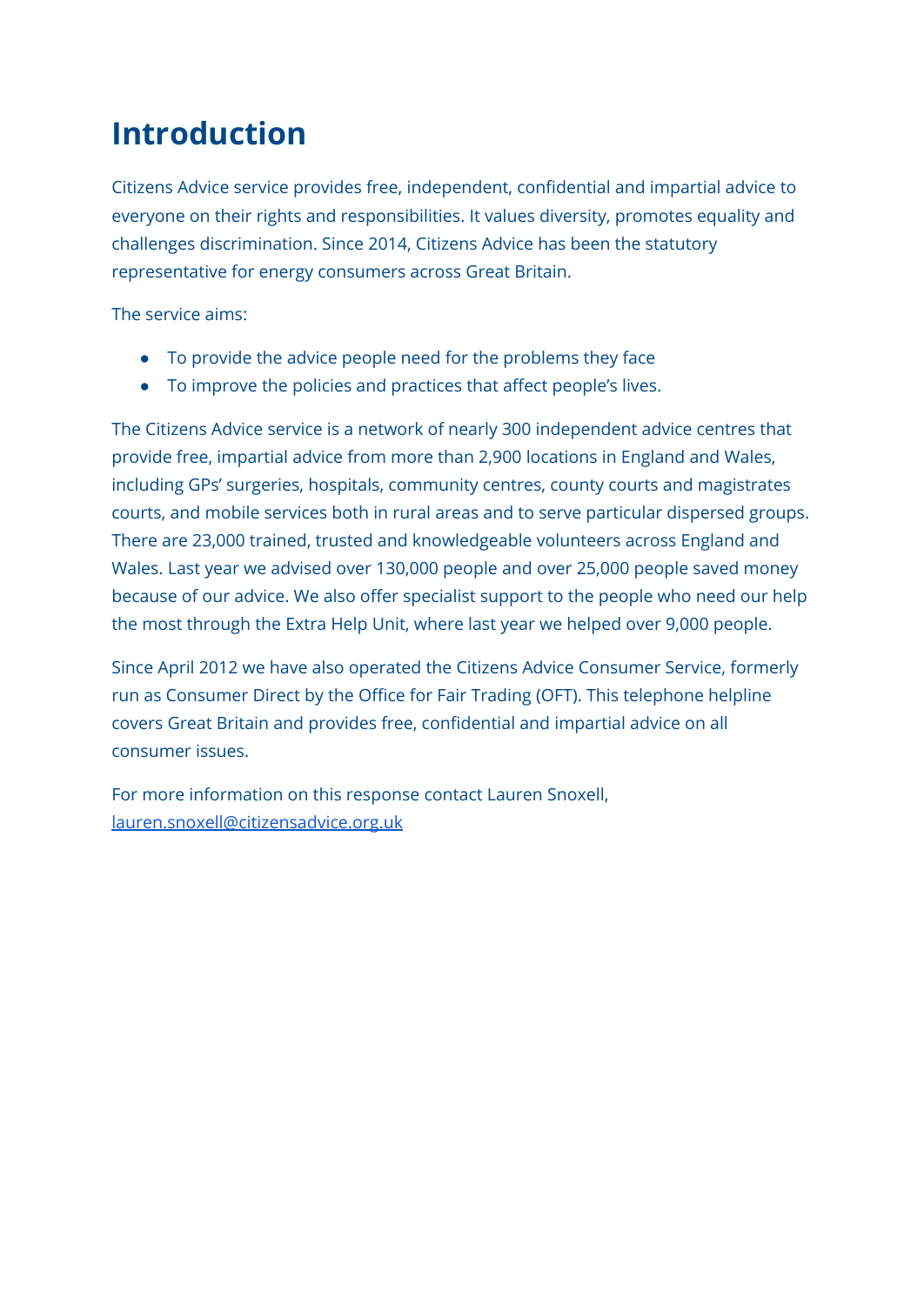# **Summary**

Citizens Advice welcomes the opportunity to respond to this important consultation on the proposals for the future of the Energy Company Obligation ECO4, 2022-2026.

Overall we are pleased to see the improvements to increase targeting under ECO4 alongside, and we encourage suppliers to implement a 'worst first' approach. We welcome the minimum requirements for improving energy efficiency bands which will incentivise a whole house approach and help to pull more households out of fuel poverty. The minimum requirement of Band D for homes categorised as Band F and G is particularly important given the interim target of Band D by 2025 with the 2030 target of Band C. Over 3 million households still remain in fuel poverty and it is important to recognise these homes will need help and support in order to reach the minimum energy efficiency targets. ECO4 also does not have specific targets for the number of fuel poor households helped. Citizens Advice recommends that the government report on the proportion of the measures under the scheme actually going to households in fuel poverty, including those in the deepest fuel poverty.

We welcome BEIS's commitment to removing the supplier thresholds, and introducing a buy-out mechanism for smaller suppliers following primary legislation. This will improve the fairness of the scheme and is something we have long supported.

Our concerns remain around the involvement of client contributions throughout ECO4 measures and we would urge government to remove these, or at the very least implement a cap.

We continue to have concerns about the expansion of LA Flex given the significant increase proposed from 25% up to 50% of all measures delivered via this route in ECO4. It is unclear if local authorities will have the resources and capabilities to effectively participate and engage in the scheme and there is potential the postcode lottery already observed will continue. This is increasingly important as it remains the main pathway alongside Supplier Flex for fuel poor homes who are not in receipt of means-tested benefits to access the scheme. All consumers should be able to receive the same access to support and help through ECO regardless of where they live, including those in rural and isolated areas.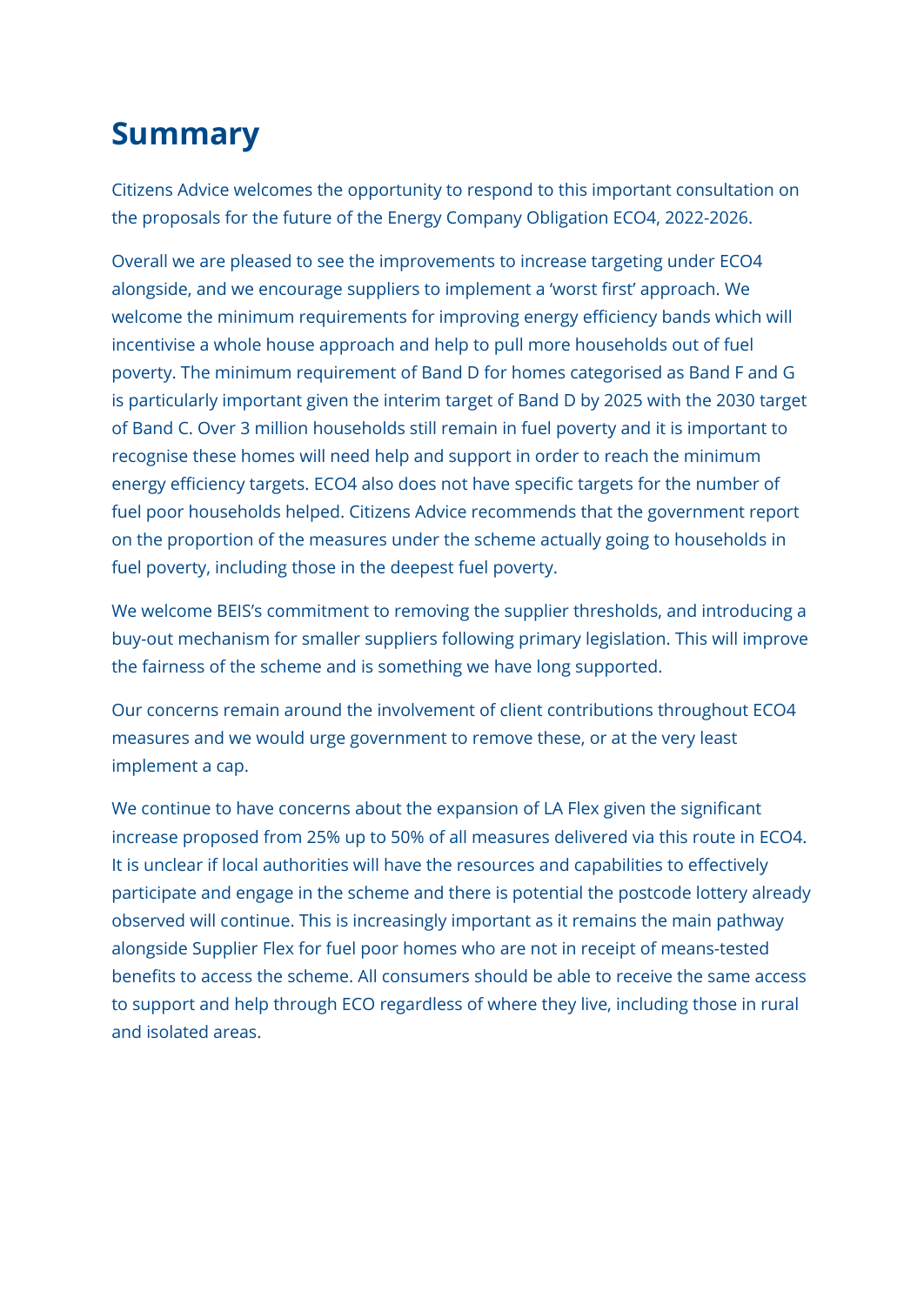# **The consultation process**

We consider a six and a half week consultation period entirely inappropriate for a consultation of this size and significance. As the government makes clear, the proposals it is consulting on cover £1 billion per annum over a four year period.

Initially the response gave stakeholders 30 working days to respond to these proposals, with an extension following to 33 working days. Many membership bodies involved in the delivery of ECO will be unable to gather views from their members in this time frame. Given the length of this consultation at 99 questions with additional documents published alongside to review such as the evaluation report and the impact assessment, there was not sufficient time provided. Few organisations would be able to respond effectively to all relevant issues.

The government's consultation principles state that "consulting too quickly will not give enough time for consideration and will reduce the quality of responses ". <sup>1</sup>By consulting for such a short time period, the government has reduced its chance of developing effective policy. This is a significant concern for Citizens Advice, given ECO is a policy directed towards consumers and paid for by them.

This is also in the context of this consultation being published over the summer where many organisations would usually already have limited resource capacity given it is a popular time for annual leave and school holidays. However this summer organisations have had to manage the impacts of the pandemic on capacity eg. illness from vaccinations, Covid-19 and self-isolations, alongside the usual restraints for this time of year.

A short consultation period can sometimes be justified in emergency situations, where the need for legislation was not anticipated. However, this consultation was anticipated and entirely foreseeable. Beyond the consultation period itself, the proposals currently under consultation have a very short lead-in time. Factoring in the time for the government response and guidance from Ofgem, we expect the details of the scheme will be confirmed very close to its launch date. This uncertainty is likely to increase costs across the supply chain, costs which are ultimately borne by consumers.

<sup>1</sup> Cabinet Office, 2018. *[Consultation](https://www.gov.uk/government/publications/consultation-principles-guidance) Principles Guidance.*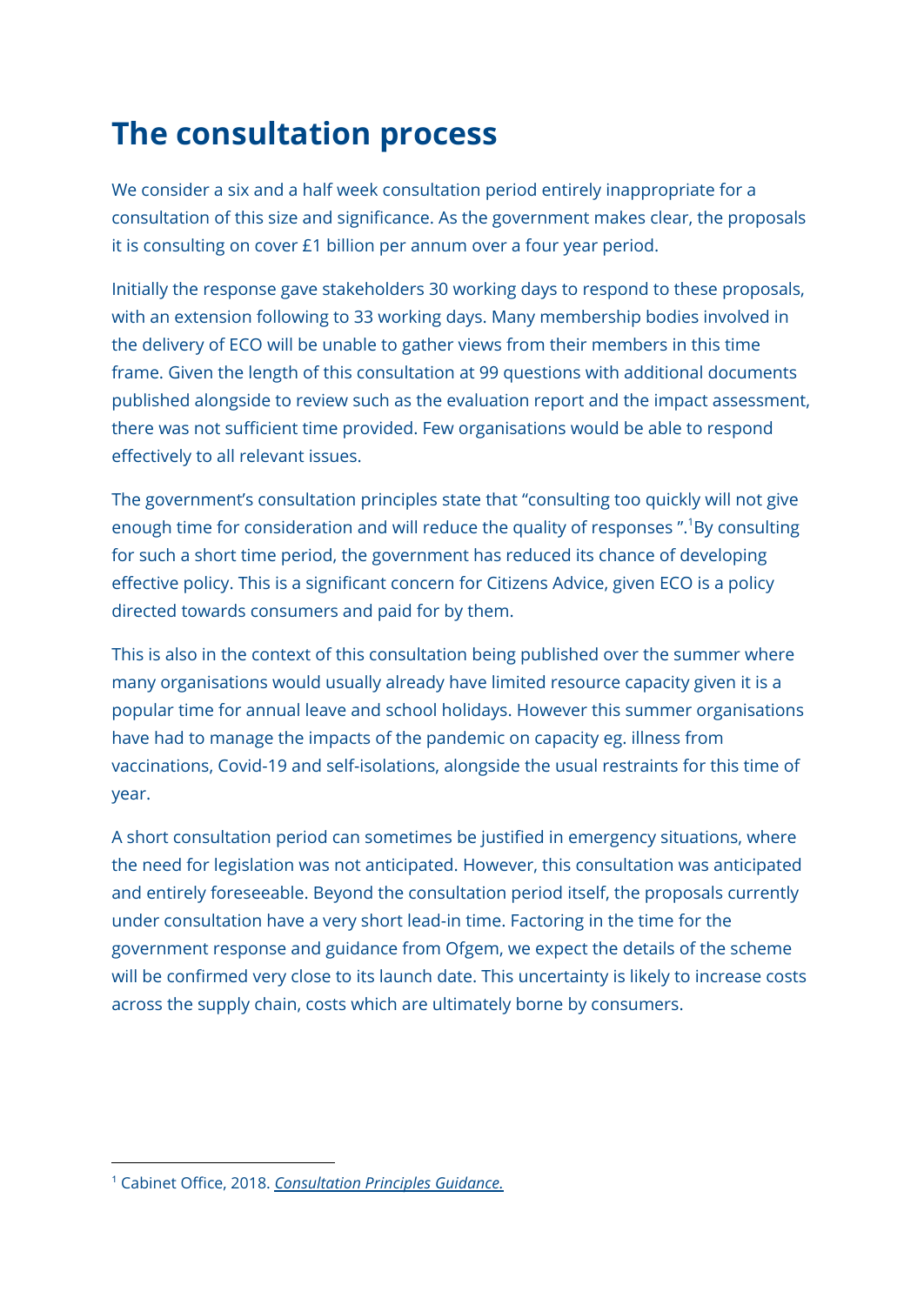# **Response to consultation questions**

**1.Do you agree with removing the supplier obligation threshold when a buy-out mechanism is introduced and retaining the current thresholds, for when a supplier becomes obligated, in the meantime?**

We have previously called for the reduction in supplier thresholds, as we think they distort competition and can incentivise unsustainable business models by some suppliers. We welcome BEIS's commitment to removing these thresholds, and introducing a buy-out mechanism for smaller suppliers following primary legislation. Given the potential length of time involved in passing this legislation, we think the supplier obligation should be lowered to 50,000 customers in the interim.

As outlined in our response to previous consultations about the ECO scheme, Citizens Advice does not agree with the principle of the supplier threshold - it's our view that it creates a number of issues. 2

We recognise there is a potential risk of disruption if suppliers are obliged to participate for one scheme year, given the intention to introduce a buy-out mechanism. However, given the BEIS proposal to enable a buy-out mechanism to be used by suppliers above the current 150,000 customer threshold, it is reasonable to expect this disruptive impact to apply to some extent to all suppliers, and particularly to suppliers newly passing the 150,000 customer threshold.

We are also concerned that these plans are based on timely implementation of a buy-out mechanism via primary legislation. There is a reasonable risk that this could be delayed, or not proceed at all. The impact of not making this change could also grow, if more suppliers grow over 50,000 customers in the interim. Recent market consolidation could, if continued, see more rapid growth than expected.

We note that BEIS data shows that reducing the threshold to 50,000 customers (in line with Warm Home Discount proposals) would currently only obligate 4 additional suppliers. In the consultation BEIS says 'we do not think that a reduction would have a significant impact on levelling the playing field and solving the market distortion' because a number of smaller suppliers would remain below the threshold. We disagree. There are likely to be wider benefits of a lower threshold, beyond the impact on the directly obligated suppliers.

<sup>2</sup>Citizens Advice, 2018. *ECO 3: 2018 to 2020 Citizens Advice response to BEIS's [consultation](https://www.citizensadvice.org.uk/Global/CitizensAdvice/Energy/Energy%20Consultation%20responses/ECO%202018-2022%20consultation%20-%20Citizens%20Advice%20response.pdf) on the future of the Energy Company [Obligation.](https://www.citizensadvice.org.uk/Global/CitizensAdvice/Energy/Energy%20Consultation%20responses/ECO%202018-2022%20consultation%20-%20Citizens%20Advice%20response.pdf)*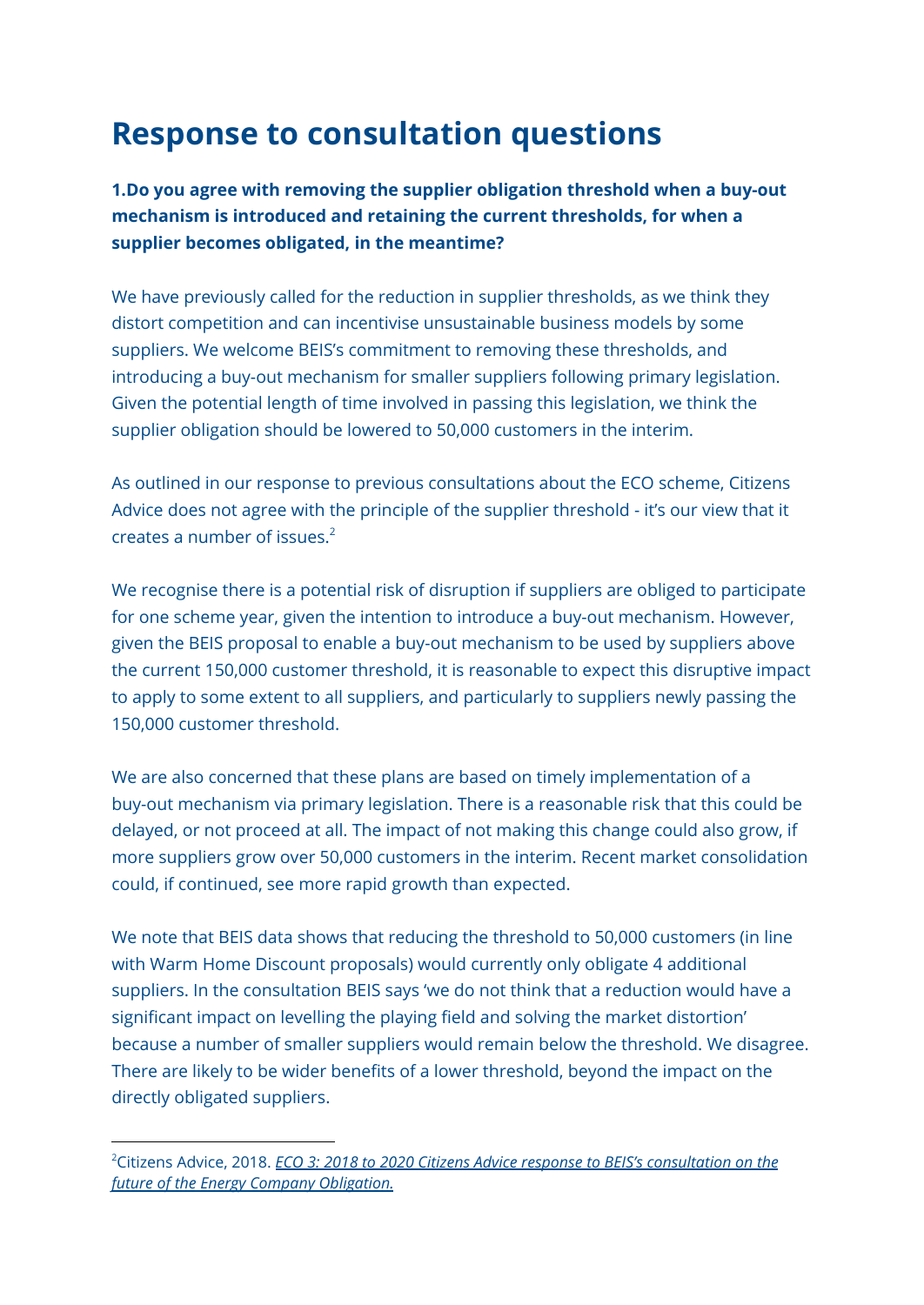A considerably lower threshold of 50,000 customers will require new entrant suppliers to consider ECO costs in their business plans much earlier - essentially from day one and disincentivise unsustainable pricing and risky behaviours. It would be complementary to Ofgem's new licensing powers which require new entrants to demonstrate that they understand and have planned to meet requirements including delivery of schemes.<sup>3</sup> It would also align with Ofgem's new 'milestone assessment' when the supplier reaches 50,000 customers which assesses whether companies are adequately prepared and resourced to serve their customers. 4

In contrast, reducing the supplier allowance without reducing the threshold will increase the cost disparity between suppliers on either side of the obligation, and potentially increase the current market distortion (see question 2).

# **2. Do you agree with the proposal to reduce the current supplier allowance approach at the start of ECO4, before a buy-out mechanism could be introduced?**

We agree that the supplier allowance should be reduced in order to more fairly distribute costs between obligated suppliers. It is also an important step towards the eventual removal of the allowance once a buy-out mechanism is introduced.

However, reducing the allowance without reducing the threshold could compound the current market distortion between obligated and non-obligated suppliers - particularly the smallest obligated suppliers who will see their costs rise, and who may be close competitors of non-obligated suppliers.

The consultation also says that 'the average cost per customer for the smallest suppliers (with <0.5% of obligation target) would still be below the average cost for suppliers with an obligation above 3%' as a rationale for proceeding with changes in the allowance. However, the same is true of the impact of reducing the threshold as well, which BEIS is not proposing.

Citizens Advice's view of the best approach at this stage is to reduce both the supplier allowance and the supplier threshold, followed by the introduction of a buy-out mechanism and completing the removal of the thresholds as soon as possible.

<sup>3</sup> Ofgem, 2019. *Supplier [Licensing](https://www.ofgem.gov.uk/publications/supplier-licensing-review-final-proposals-entry-requirements) Review.*

<sup>4</sup> Ofgem 2020. *Decision on the Supplier Licensing Review: Ongoing [requirements](https://www.ofgem.gov.uk/publications/decision-supplier-licensing-review-ongoing-requirements-and-exit-arrangements) and exit [arrangements](https://www.ofgem.gov.uk/publications/decision-supplier-licensing-review-ongoing-requirements-and-exit-arrangements).*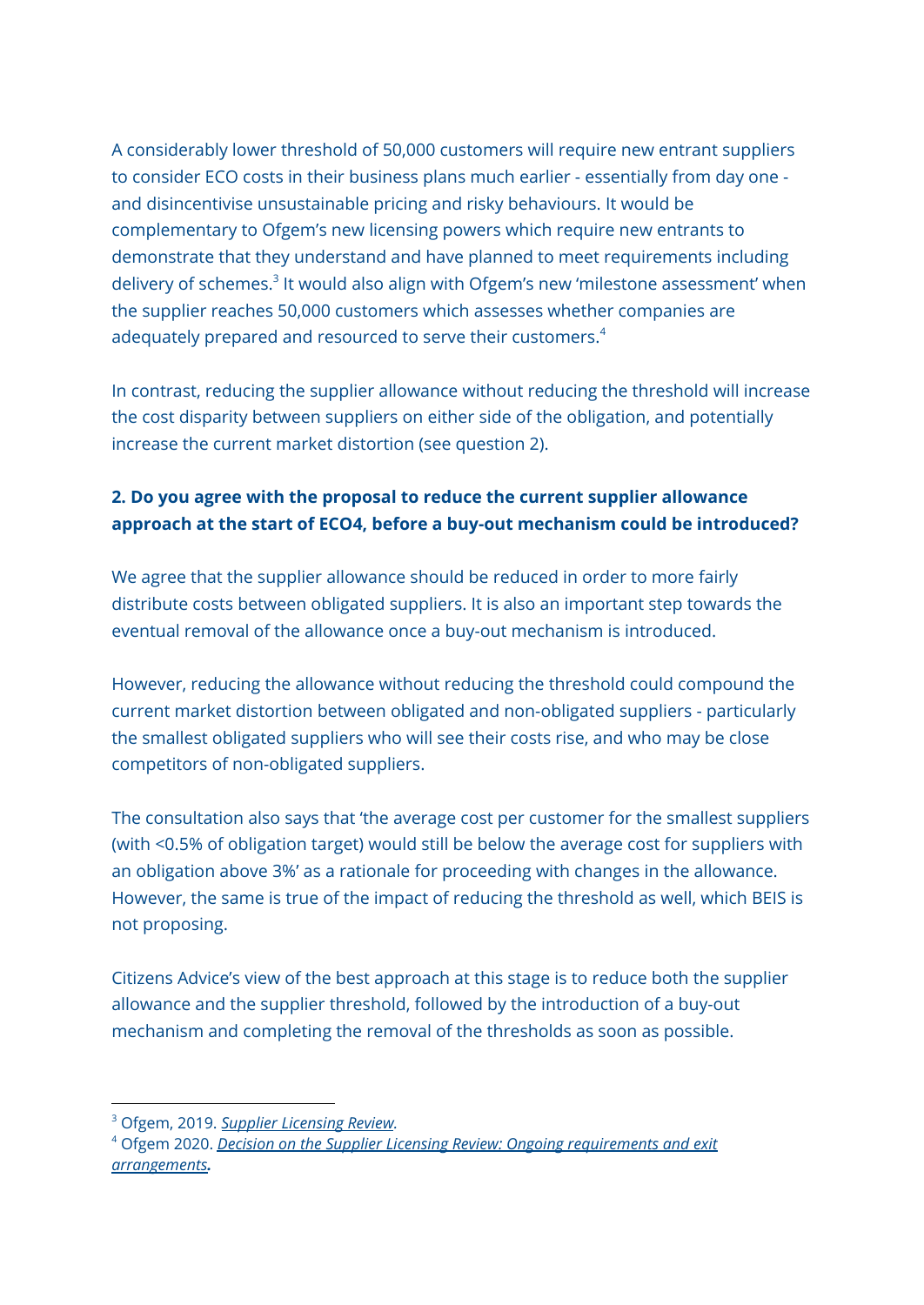#### **3. How feasible would it be for suppliers to pass on a greater share of obligation costs onto gas prices rather than electricity during ECO4 or beyond?**

Government should carefully consider how to distribute policy costs in a fair and equitable way. We are mindful about the impact of policy costs on the affordability of energy bills. BEIS should ensure that the design of ECO is flexible to respond to any changes made as a result of this review. We recently outlined our thinking on these trade offs <sup>5</sup> and will share further thoughts in response to the forthcoming Call for Evidence on Energy Consumer Funding, Fairness and Affordability.

The government should be mindful that access to the electricity grid is almost universal, but that only around 85% of households are on the gas grid. That figure is likely to fall if we are successful in electrifying heat. Below the national level, there is also regional variation, with a low of 76% in south west England, and a high of 93% in north west England. Some of the regions with the highest proportions of households on the gas grid are among the UK's poorest. Because fewer households are on the gas grid, recovering the same total net spend through gas bills rather than electricity bills would mean higher dual fuel bills. In simple terms, the 15% of households who do not use gas would likely see bill reductions, while the 85% who do would likely see bill increases.

This may be considered desirable if we are to incentivise the electrification of heat, but it may have adverse distributional implications on the ability to pay, and on overall levels of fuel poverty. These should be explored before a decision is made to recover ECO costs partially or fully through gas bills. There may also be a broader fairness issue associated with partially or fully exempting households who do not use gas from the costs of the ECO scheme. Tackling climate change, and improving the energy efficiency of housing stock, are common goals and it may not be appropriate to exclude some households from paying for policies towards those ends.

In terms of whether suppliers could recover some ECO policy costs through gas bills, we are not aware of any current preclusion on them doing so, but there may be commercial and practical reasons why they do not wish to do so. Any supplier acting unilaterally to do so is likely to find the attractiveness of its electricity prices increases, while that of its gas prices decreases. The decrease in the attractiveness of its gas prices is likely to exceed the increase in the attractiveness of its electricity prices for dual fuel customers, noting the point made earlier that there are fewer gas customers over whom policy costs can be recovered. So in a market where the predominant retail offering is dual fuel, moving towards cost recovery through gas bills may not be attractive to retailers.

<sup>5</sup> Citizens Advice, 2021. *Rough trade? [Balancing](https://www.citizensadvice.org.uk/about-us/our-work/policy/policy-research-topics/energy-policy-research-and-consultation-responses/energy-policy-research/rough-trade-balancing-the-winners-and-losers-in-energy-policy/) the winners and losers in energy policy.*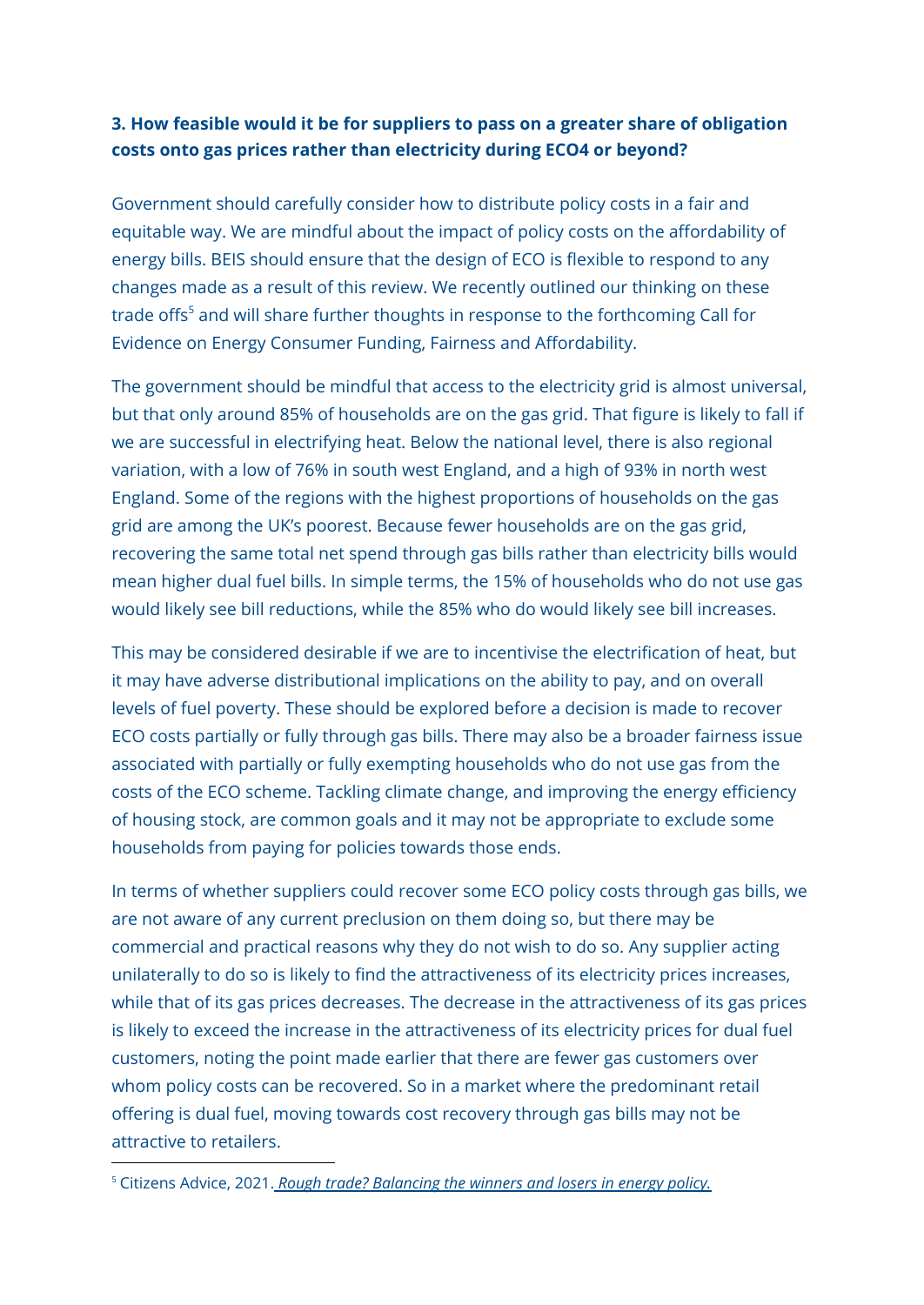# **4. How feasible would it be for suppliers to recover costs of obligation exclusively from gas customers during ECO4 or beyond?**

Any policy proposals that could create a redistribution of policy costs and therefore impact on different demographics of consumers will need to be thought through very carefully, in the context of the broader, anticipated net zero related costs. It will be crucial to understand the potential impacts on gas customers, and in particular those in fuel poverty. This is not a question that can be answered in isolation and must be considered as part of the government's work on Energy Consumer Funding, Fairness and Affordability.

As we explore in our response to question 3, while moving levies from electricity to gas bills should be environmentally progressive, there is a risk that it could be socially regressive, increasing the bills of the majority of customers who are dual fuel. It may also have the effect of exempting a steadily increasing minority of consumers from paying towards the costs of tackling climate change and fuel poverty.

# **5. Do you agree with our proposal of not introducing the new mechanism to protect the ECO target under ECO4 when a supplier ceases to trade, and its obligation target is not met?**

When suppliers fail, they can leave behind unpaid industry bills and undelivered obligations, including those under the ECO scheme. We've previously called for the risk of non-payment to be reduced, to incentivise responsible supplier behaviour and minimise the risk of mutualisation, and that where there are shortfalls in schemes consumers are protected. 6

As BEIS sets out in the consultation, a minority of supplier failures to date have been obligated under ECO, but this will grow in future as thresholds are removed. These smaller suppliers have also, typically, been more likely to fail. The design of the buy-out mechanism should reduce the risk of non-payment as much as possible by requiring suppliers to pay their obligation upfront. This should enable delivery of measures across the same period as suppliers providing measures themselves, or in regular installments, rather than at the end of the scheme year. Where Ofgem assessments demonstrate there is a risk that a supplier lacks operational or delivery capacity, or have missed other financial payments, it may be desirable to explore the potential for introducing a requirement for them to use the buy-out fund rather than use delivery of measures as a way to defer some costs to a later point. As the scheme administrator,

<sup>6</sup>Citizens Advice, 2019. *[Picking](https://www.citizensadvice.org.uk/about-us/our-work/policy/policy-research-topics/energy-policy-research-and-consultation-responses/energy-policy-research/picking-up-the-pieces/) up the pieces.*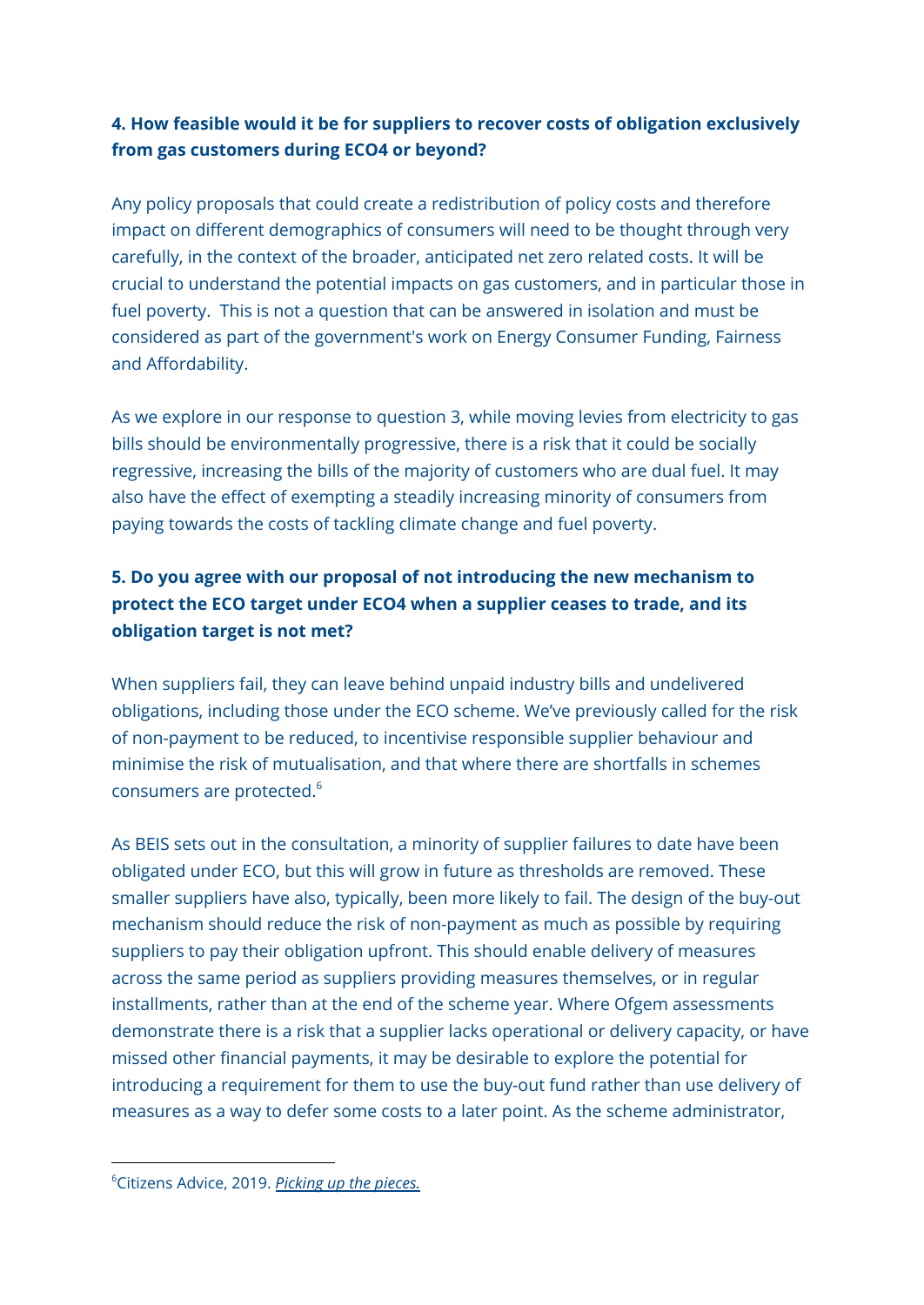Ofgem should also be proactive in monitoring supplier activity from the outset, and intervene early when it considers a supplier is off track for delivery.

Despite these steps, it remains likely that some suppliers will fail with a shortfall in ECO delivery, or in payments to the buy-out fund. BEIS and Ofgem should set out whether there is scope for suppliers to voluntarily take on the failed supplier obligations through the Supplier of Last Resort process. Companies may be willing to make bids to this effect if there is strong competition for the failed supplier's customers. The buy-out fund could also be designed in such a way that it is able to approach the administrator of the failed supplier as a creditor, and retrieve any undelivered costs that way, although our evidence shows that relatively few creditors are refunded via this route. $^7$ 

If the failed supplier obligations cannot be met in this way, then a mutualisation mechanism should be used. For the buy-out fund this could be relatively straightforward, by simply reallocating any missing funds across other suppliers proportional to their supply volume. This is commonplace for other energy levies, and would be appropriate given the higher risk of small supplier non-payment. Where a supplier was delivering measures this could be more challenging, although BEIS should consider the impact of carrying the undelivered measures over to future years of the scheme. This should be done in such a way that limits the short run impact on suppliers who will have modelled costs on the basis of lower obligations. An alternative would be to convert the undelivered obligation into a buy-out fund equivalent value, which could then be mutualised across other suppliers.

We recognise that mutualisation of failed supplier obligations has implications for other companies in the market, and should be avoided by de-risking the scheme design coupled with strong compliance and enforcement action. However, the alternative is for consumers to miss out on energy efficiency measures and for the ECO scheme to deliver a lower overall benefit, which is not acceptable.

# **6. Do you agree with the proposal to (a) introduce a buy-out mechanism, to enable smaller suppliers to participate under ECO without disproportionate costs to them (subject to primary legislation); and (b) do you agree that the use of buy-out should be optional for all suppliers?**

Yes, we are pleased to see the inclusion of a buyout mechanism as we previously recommended this for inclusion in ECO3. <sup>8</sup> A buyout mechanism will be important in

<sup>7</sup>Citizens Advice, 2019. *[Picking](https://www.citizensadvice.org.uk/about-us/our-work/policy/policy-research-topics/energy-policy-research-and-consultation-responses/energy-policy-research/picking-up-the-pieces/) up the pieces*.

<sup>8</sup>Citizens Advice, 2018. *ECO 3: 2018 to 2020 Citizens Advice response to BEIS's [consultation](https://www.citizensadvice.org.uk/Global/CitizensAdvice/Energy/Energy%20Consultation%20responses/ECO%202018-2022%20consultation%20-%20Citizens%20Advice%20response.pdf) on the future of the Energy Company [Obligation.](https://www.citizensadvice.org.uk/Global/CitizensAdvice/Energy/Energy%20Consultation%20responses/ECO%202018-2022%20consultation%20-%20Citizens%20Advice%20response.pdf)*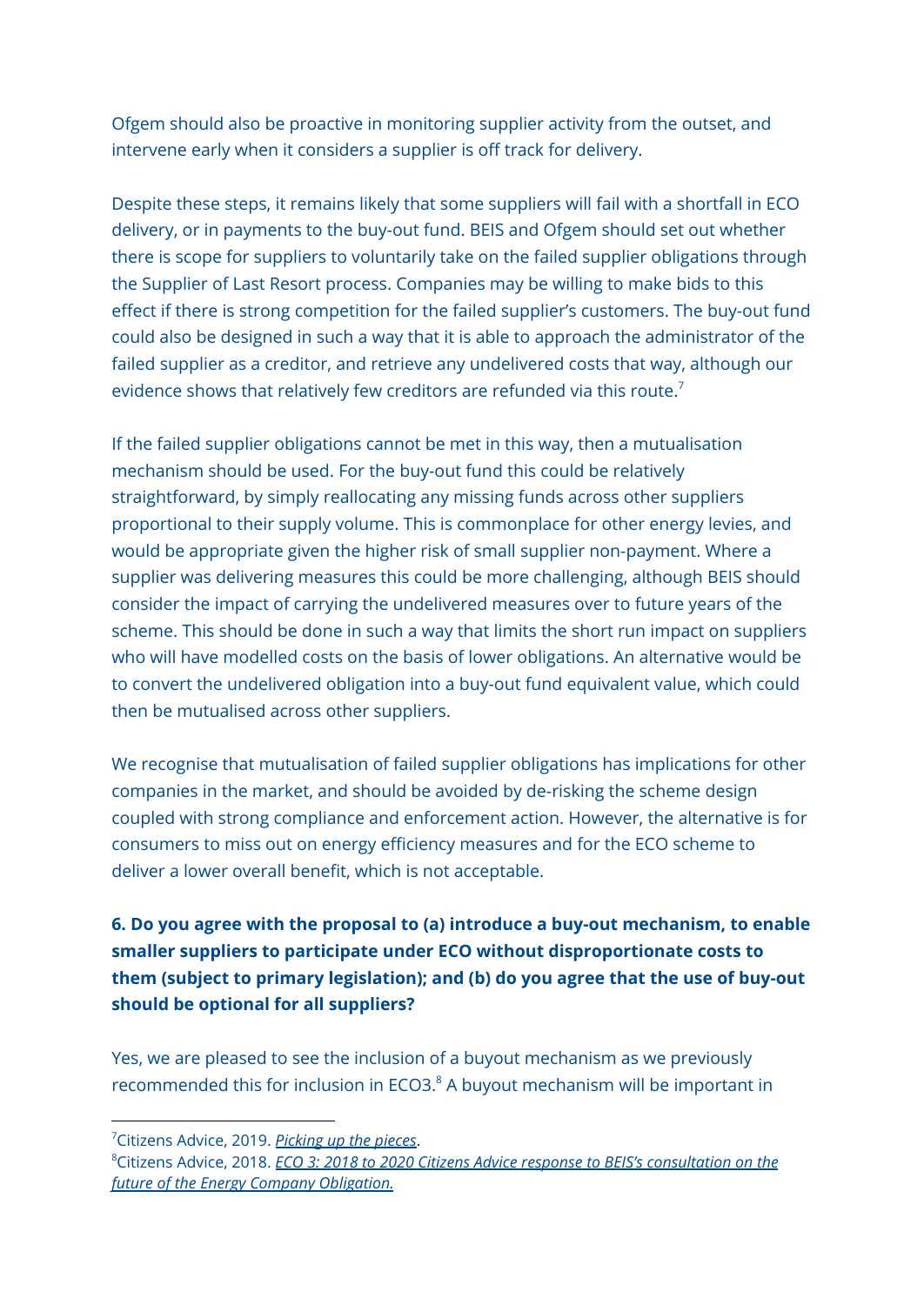ensuring that smaller suppliers do not face a significant competitive disadvantage but are able to participate in the ECO scheme. It will address the issue of higher relative fixed costs for smaller suppliers.

We are pleased to see that the Government is committed to the removal of thresholds, to overcome any potential market distortion between obligated and non-obligated suppliers. We also agree that the buy-out should be optional for all suppliers.

In respect of the buy-out mechanism, we recommend that the cost of the buyout mechanism be set at the lower end of the anticipated delivery costs of the scheme. The actual delivery costs of ECO are unpredictable and have often been lower than the government anticipated. Setting a relatively low buyout cost should guard against small suppliers facing unfair costs following the removal of the supplier threshold while ensuring the costs of policies are distributed fairly.

## **7. Do you agree that the buy-out pot should be used to deliver energy efficiency measures?**

Yes, this would be an effective way of ensuring that funds are being directed towards the main aim of the scheme. Measures that are delivered should still remain targeted at those in fuel poverty and at properties that meet the eligibility criteria for the wider ECO scheme.

# **8. Do you agree that all suppliers should be able to use the buy-out mechanism using a sliding scale approach?**

Yes, we agree with the introduction of a sliding scale for all suppliers to be able to use the buy-out mechanism. The intention of the buy-out mechanism is to ensure that smaller suppliers do not face a significant competitive disadvantage whilst being able to participate in ECO. Therefore it is essential to ensure that larger suppliers' access to the mechanism is limited. The buy-out mechanism should not have the adverse impact of weakening the purpose of the obligations.

It is important to note the progress that has been made with energy efficiency measures under ECO: but there is a significant amount of work still to be done in ECO4 if we are to reach the 2025 interim target and 2030 EPC target of Band C. The buy-out mechanism must not be seen as a 'weakening' of the obligations on large suppliers and provide them the opportunity not to deliver on obligations. This is even more acutely important given the government's net zero carbon emissions commitments.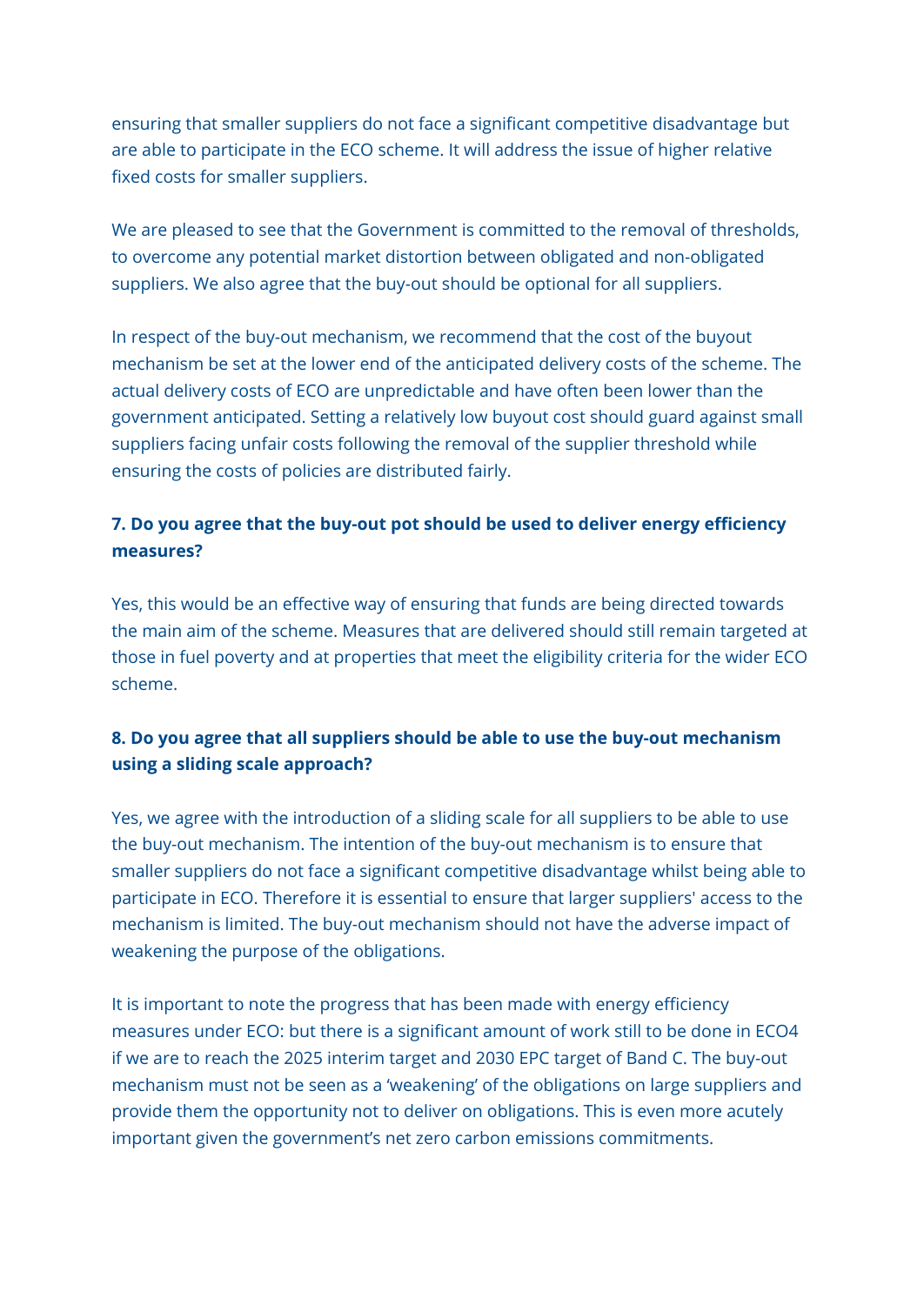#### **9. If a sliding scale was used, do you agree that the proposed potential buy-out caps above are set at the right level?**

We agree that the cap of suppliers with under 150,000 customer accounts should be offered a buy-out mechanism, however as outlined in question 8 we think it should be limited to only these suppliers. If the government is keen to extend this further we recommend the consideration of a buy-out mechanism for suppliers with under 250,000 customers up to 25% of the obligation.

# **10. Do you think that very small suppliers with (a) 1,000 customer accounts or below, regardless of their supply volumes, should not be obligated (option 1 in table 4); OR (b) do you think suppliers with less than 5,000 customer accounts, with supply volumes of 66 GWh gas and 18 GWh electricity should not be obligated (Option 2 in table 4)?**

We think it is fair if all suppliers participating in the market contribute to the scheme although we understand the delivery and administration costs associated for suppliers with under 1,000 customer accounts. We also understand there would be disproportionate costs to the consumer if high supply volumes were delivered to a small number of customers. Therefore we agree with Option 2 where both supply volumes and customer numbers are taken into consideration.

#### **12. Do you agree that suppliers should decide on whether to buy-out or not during a 'decision window' which is prior to the start of the next obligation phase?**

No, we disagree. We acknowledge that a single window would be helpful in getting smaller suppliers to commit to a buy-out decision which could enable them to make regular or upfront payments across the year. However, having a flexible time frame would provide more delivery flexibility that BEIS has discussed would be one of the benefits of the buy-out mechanism for smaller suppliers. De-risking the delivery by small suppliers will be important given the mechanism is primarily designed for their use and they have a higher risk of failing.

#### **13. Do you agree that suppliers can only choose to buy-out their next obligation phase?**

Yes, we agree.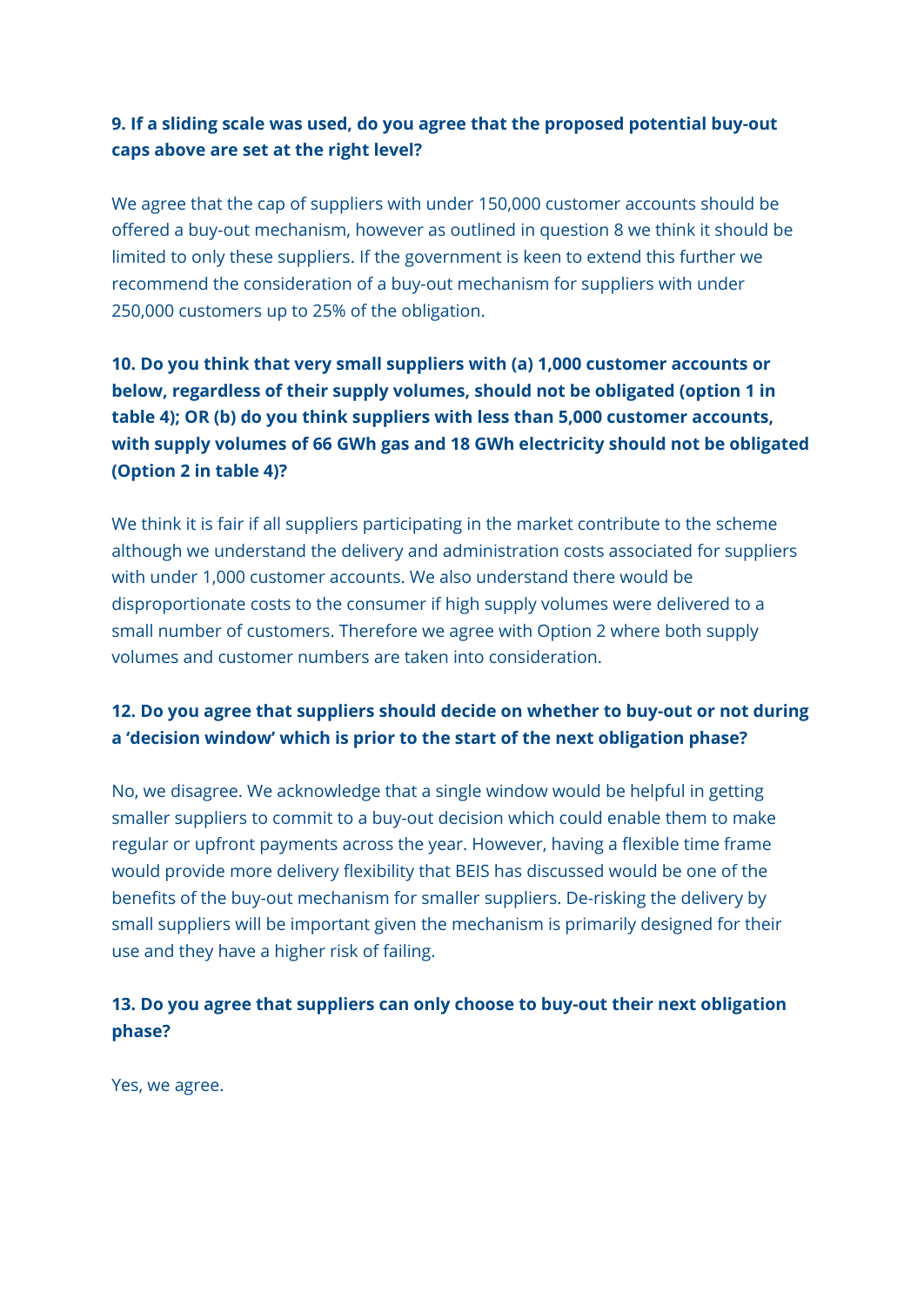# **14. Do you agree with our proposal to allow up to 10% ECO3 delivery to be carried over into the ECO4 scheme (with the exception of oil and LPG fuelled heating systems)?**

Yes, we agree. This would be a sensible approach.

# **17. Is carry-under needed to mitigate the risk of suppliers failing to meet their ECO3 obligations?**

We appreciate that social restrictions introduced due to COVID-19 had an impact on ECO delivery and due to the pandemic people may also have been more reluctant to have work carried out in their homes. Therefore we think it is reasonable to allow carry-under for ECO4.

# **18. Do you agree with the proposed cap of 10% and penalty rate of a 1.1 multiplier if carry-under is implemented?**

BEIS has not clearly set out the rationale for setting the rate of 1.1. We do not think this rate is sufficient to penalise under-delivery. The penalty rate should be high enough to not only cover any potential benefit to suppliers for late delivery but also to reflect the cost of fines for non-compliance that suppliers will avoid as a result of this proposal.

# **20. Do you agree with our proposal for early delivery during any potential gap between schemes?**

Yes we agree. It is important that delivery is not halted during any potential gap between the delivery of schemes.

#### **21. Do you agree that ECO should target SAP band D, E, F and G homes?**

Yes we agree with the SAP targets that are being proposed. It is important that those in worse energy efficiency band ratings are helped first taking a 'Worst First' approach. All homes will need to reach EPC band C by 2030 but it is important that no one is left behind in this transition, particularly people who are fuel poor and live in homes that are of poor quality. The Committee on Fuel Poverty's interim report published in July this year projected that the 2020 fuel poverty milestone of Band E had been missed. $^{\rm 9}$ Whilst only about a half of the 293,000 Band F/G fuel poor homes at the start of the 2015 fuel poverty strategy<sup>10</sup> had been upgraded to Band E or above by 2020. It is

<sup>9</sup> Committee on Fuel Poverty, 2021. *[Interim](https://www.gov.uk/government/publications/committee-on-fuel-poverty-interim-report-july-2021) report.*

<sup>10</sup>DECC, 2015. *Fuel Poverty for [England:](https://www.gov.uk/government/publications/cutting-the-cost-of-keeping-warm) cutting the costs of keeping warm.*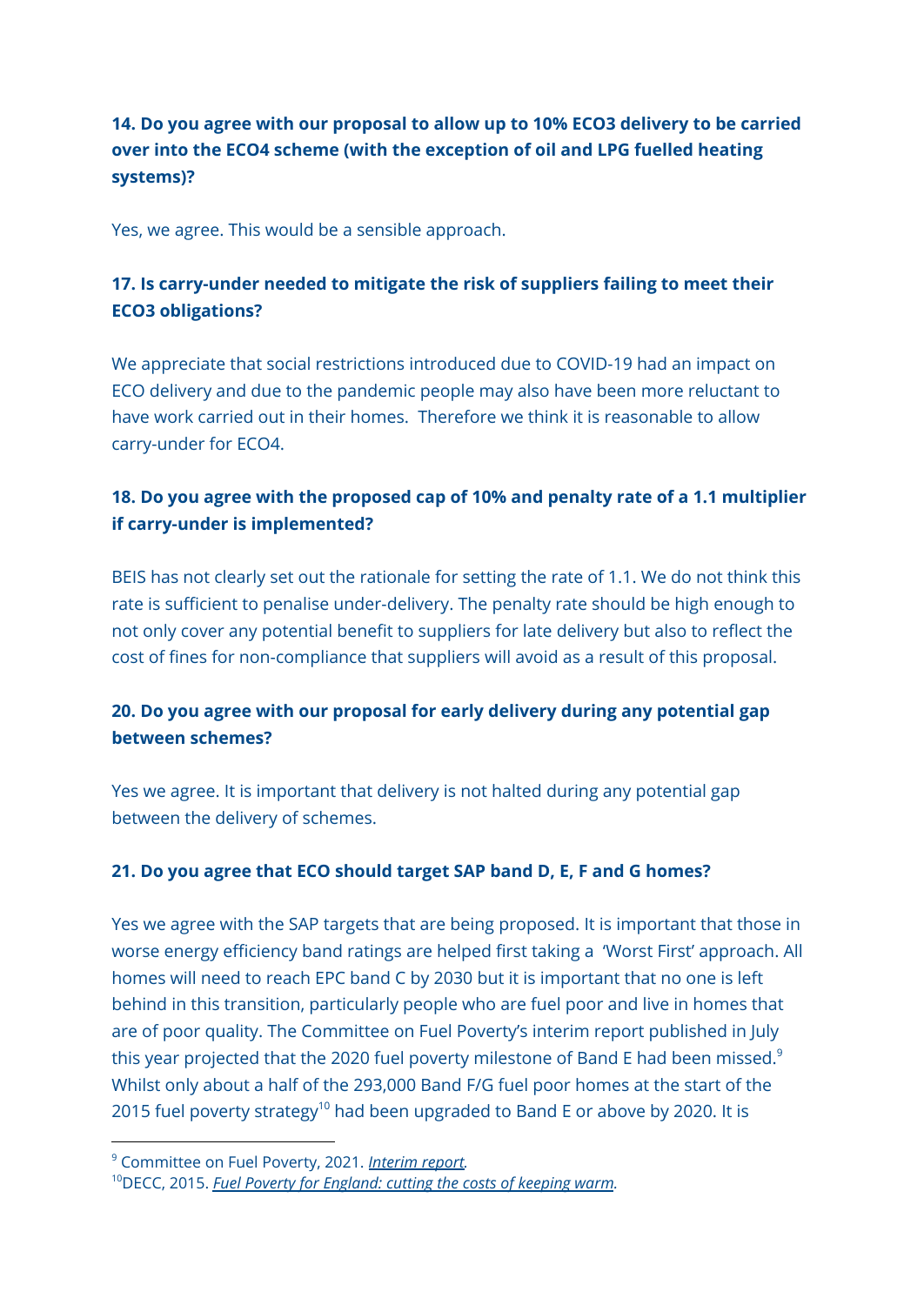therefore imperative that ECO4 follows the fuel poverty strategy guiding principle of 'Worst First' (i.e. focusing assistance on those in the deepest levels of fuel poverty). ECO3 is forecast to only upgrade circa 25,000 fuel poor Band F/G homes. This is the main reason for missing the 2020 milestone.

We understand that limiting eligibility to Band E, F and G homes would compromise the viability of the scheme and therefore Band D homes have been included, however it would be beneficial if emphasis or an incentive was put on the lower band homes first. We are pleased to see the inclusion of minimum requirements and that these are aligned with those requirements for Home Upgrade Grants.

# **22. Do you agree that band F and G homes should be improved to at least a SAP band D, and that band D and E homes should be improved to at least a SAP band C, as a minimum requirement to receive a full project score?**

Yes we welcome these changes. They will put impetus on the measures being implemented whilst ensuring significant improvements can be achieved, hopefully lifting people out of fuel poverty. These changes should encourage multiple measures to be implemented at the same time which should have an overall result of higher improvements in SAP rating but may also contribute to a significant reduction in energy bills. Subsequently they might also limit the amount of disruption that people will experience by ensuring multiple measures are implemented at the same time in the property. This should also ensure an easier customer journey, rather than households trying to get repeat referrals for further improvements over a longer period of time.

A whole house approach will also enable a more holistic approach to be taken by assessors and installers in terms of which measures can complement each other to have the most significant impact on the home. Often we have seen cases where traders have not taken into consideration the whole home and installed insulation which has resulted in damp and other issues for the consumer.<sup>11</sup>We have also seen issues with heat pumps being installed in isolation, without also investing in improving the energy efficiency of the home and therefore limiting the effectiveness of the heat pump, leading to increased energy bills for consumers.

We agree that a whole house approach is likely to increase the total delivery cost per property but we believe in the long term it would be beneficial by having comparatively smaller fixed costs compared to single-measure delivery over the long term. This

<sup>11</sup> Citizens Advice, 2021. *Home truths: The challenge and [experience](https://www.citizensadvice.org.uk/about-us/our-work/policy/policy-research-topics/energy-policy-research-and-consultation-responses/energy-policy-research/home-truths-the-challenge-and-experience-of-making-home-energy-improvements/) of making home energy [improvements](https://www.citizensadvice.org.uk/about-us/our-work/policy/policy-research-topics/energy-policy-research-and-consultation-responses/energy-policy-research/home-truths-the-challenge-and-experience-of-making-home-energy-improvements/).*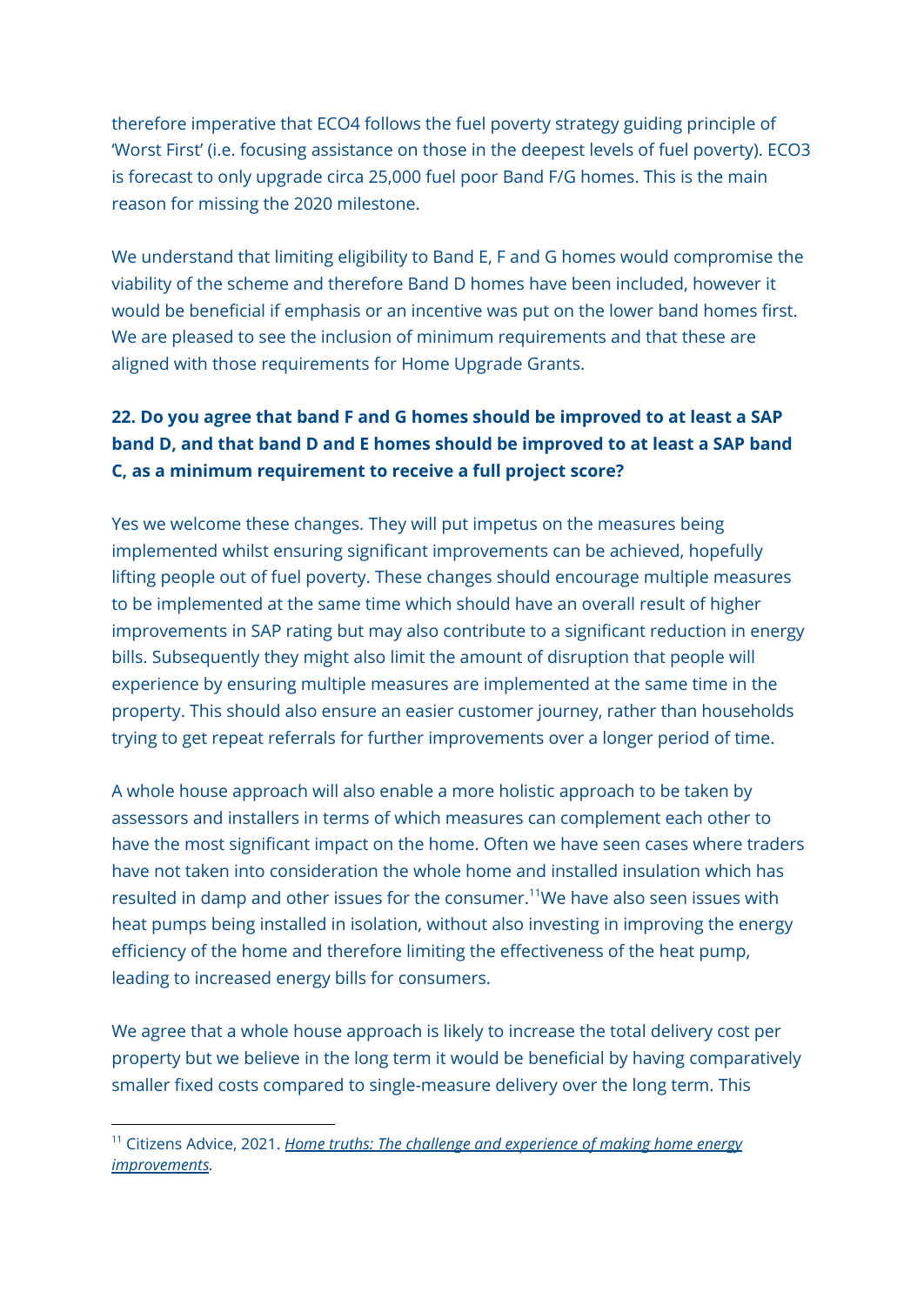increases the value for money from the scheme, which is important as consumers contribute towards the costs of the scheme.

As outlined by the Committee on Fuel Poverty, the Government has set a milestone for all fuel poor households to reach EPC D by 2025.<sup>12</sup> If EPC F/G households are not improved to this standard at a minimum in ECO4, they will be significantly less likely to receive other upgrades to reach EPC D before 2025, and therefore the EPC D milestone will likely not be met. Therefore we welcome these changes to the scheme that will create a driving force to meeting these targets.

#### **23. Do you agree to a requirement for a minimum number of private tenure homes in SAP band E, F and G homes to be upgraded?**

Yes, we agree there should be a minimum number of private tenure homes that are upgraded in the scheme however we think 100,000 is too low. The latest fuel poverty statistics for England<sup>13</sup> finds that there are almost 329,000 homes categorised in fuel poverty in the private rented sector. We appreciate there are MEES and MEPs used in the private rented sector to incentivise landlords to get properties up to EPC band E. However improvements under ECO4 will be crucial in reducing fuel poverty rates for this tenure. We agree that worst homes should be targeted first and ECO should incentivise this.

It is worth noting that in order to achieve our 2030 fuel poverty targets in England the 430,000 EPC Band D homes in fuel poverty in the private rented sector will also need to be improved and receive support.<sup>14</sup>

# **24. Do you agree with the proposal to (a) remove non means tested benefits including disability benefits as a method to target low income and vulnerable households, as listed in table 6?; and (b) include additional benefits within the eligibility criteria for private tenure households under ECO4 to align with UC?**

a) Yes, we agree with the removal of non-means tested benefits including disability benefits as a method to target low incomes and vulnerable households. This should enable better targeting of the scheme for those in fuel poverty. We recommend BEIS monitors and reviews the implications of this change in eligibility after the first year of the scheme. We appreciate that Covid-19 will have hit those with disabilities hard and

<sup>12</sup>Committee on Fuel Poverty, 2021. *[Interim](https://www.gov.uk/government/publications/committee-on-fuel-poverty-interim-report-july-2021) report.*

<sup>13</sup>BEIS, 2020. *Improving the Energy [Performance](https://assets.publishing.service.gov.uk/government/uploads/system/uploads/attachment_data/file/946175/prs-consultation-2020.pdfhttps://assets.publishing.service.gov.uk/government/uploads/system/uploads/attachment_data/file/946175/prs-consultation-2020.pdfh) of Privately Rented Homes in England and Wales.*

<sup>14</sup>BEIS, 2020. *Improving the Energy [Performance](https://assets.publishing.service.gov.uk/government/uploads/system/uploads/attachment_data/file/946175/prs-consultation-2020.pdfhttps://assets.publishing.service.gov.uk/government/uploads/system/uploads/attachment_data/file/946175/prs-consultation-2020.pdfh) of Privately Rented Homes in England and Wales.*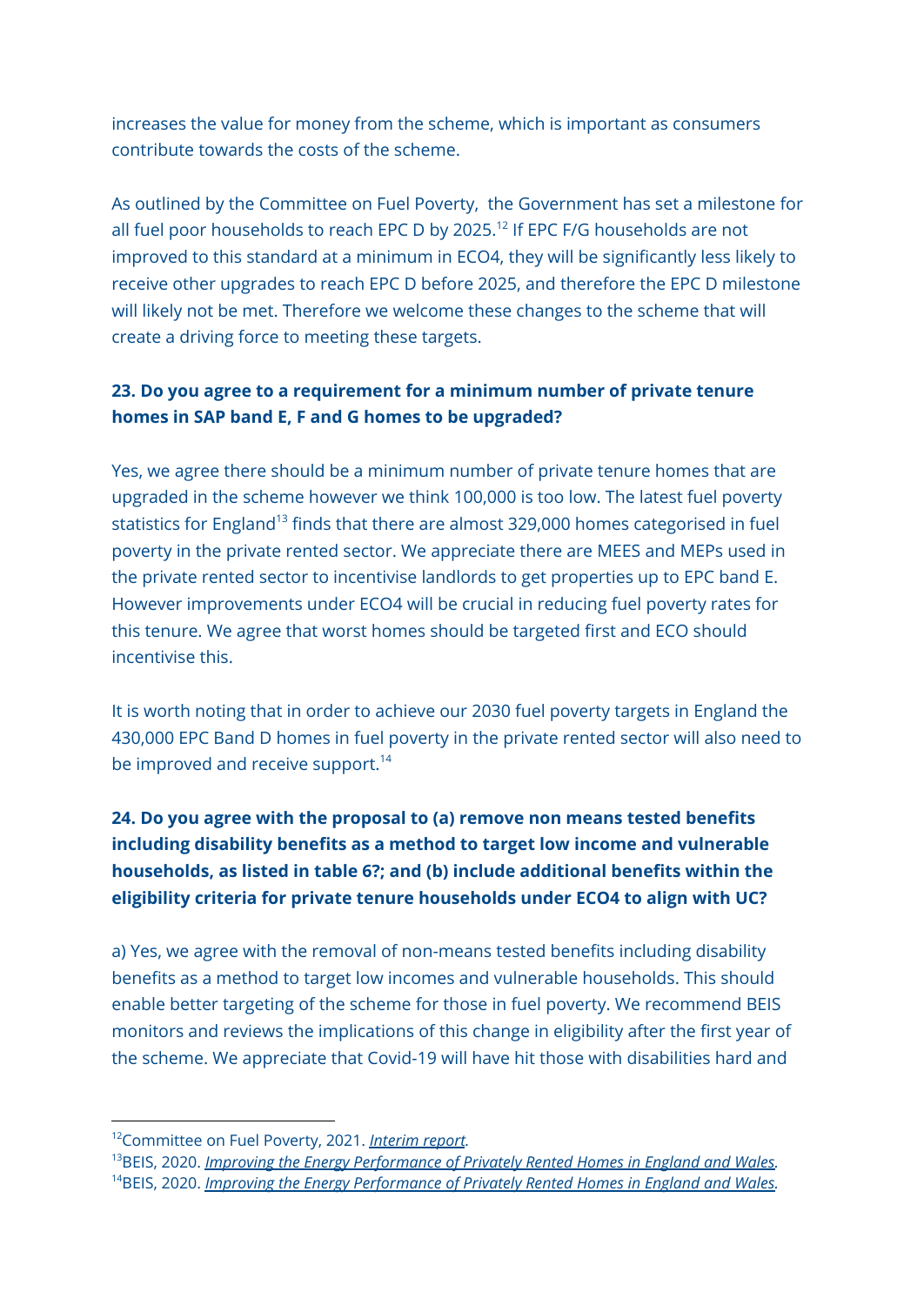we know people with disabilities often have higher energy bills. <sup>15</sup> Therefore we think it is important that BEIS thinks of other mechanisms that can be used to support households with a disability in fuel poverty. For example, in our Warm Home Discount consultation response<sup>16</sup>, we outlined the importance of ensuring that those no longer eligible for the scheme could still access help through industry initiatives via supplier referrals. However, it is also important to note that almost half of those in fuel poverty are not in receipt of benefits and therefore other methods in combination with supplier and LA Flex will need to be used to identify these households. $^{17}$ 

b) Yes we agree, it makes sense to align the eligibility with that of Universal Credit, which should help in preventing people from falling between the support schemes.

#### **26. Do you agree with the proposal that households in receipt of WHD also be eligible under ECO4, if they live in band D-G homes?**

Yes, we agree. The fuel poverty targeting rate of the Warm Home Discount scheme has improved especially for those in Core Group 2 and therefore those in receipt of the scheme should also be eligible for ECO4. If WHD targeting is effective at targeting those in the deepest fuel poverty then most recipients would be expected to be in households in band D-G homes. These recipients would benefit greatly from the offer of measures under ECO4, which could help to pull them out of fuel poverty. However, ECO4 does not have targets for the number of fuel poor households helped. Citizens Advice recommends that the government report on the proportion of the scheme actually going to households in fuel poverty, including those in the deepest fuel poverty. This should also be monitored for local flexibility projects.

#### **27. Do you agree that up to 50% of the ECO target could be delivered through LA & Supplier Flex?**

We appreciate the role that suppliers are able to play in identifying customers that would benefit from the scheme. This includes those in energy debt and using smart meter data to identify those struggling and 'self disconnecting'. We are pleased to see this supplier referral route two uses the inclusion of two qualifying criteria for proxies as well as the requirement of households to be in band E, F or G. We think this is important in ensuring that suppliers target those in fuel poverty or most in need. However we do have some concerns. Whilst we welcome the introduction of the four referral routes, we

<sup>15</sup>Scope, 2018. *Out in the [Cold.](https://www.scope.org.uk/campaigns/extra-costs/out-in-the-cold/)*

<sup>16</sup>Citizens Advice, 2021.*Citizens Advice response to Warm Home [Discount:](https://www.citizensadvice.org.uk/about-us/our-work/policy/policy-research-topics/energy-policy-research-and-consultation-responses/energy-consultation-responses/citizens-advice-response-to-warm-home-discount-better-targeted-support-from-2022/) better targeted support from [2022.](https://www.citizensadvice.org.uk/about-us/our-work/policy/policy-research-topics/energy-policy-research-and-consultation-responses/energy-consultation-responses/citizens-advice-response-to-warm-home-discount-better-targeted-support-from-2022/)*

<sup>17</sup>Committee on Fuel Poverty, 2021. *[Interim](https://www.gov.uk/government/publications/committee-on-fuel-poverty-interim-report-july-2021) report*.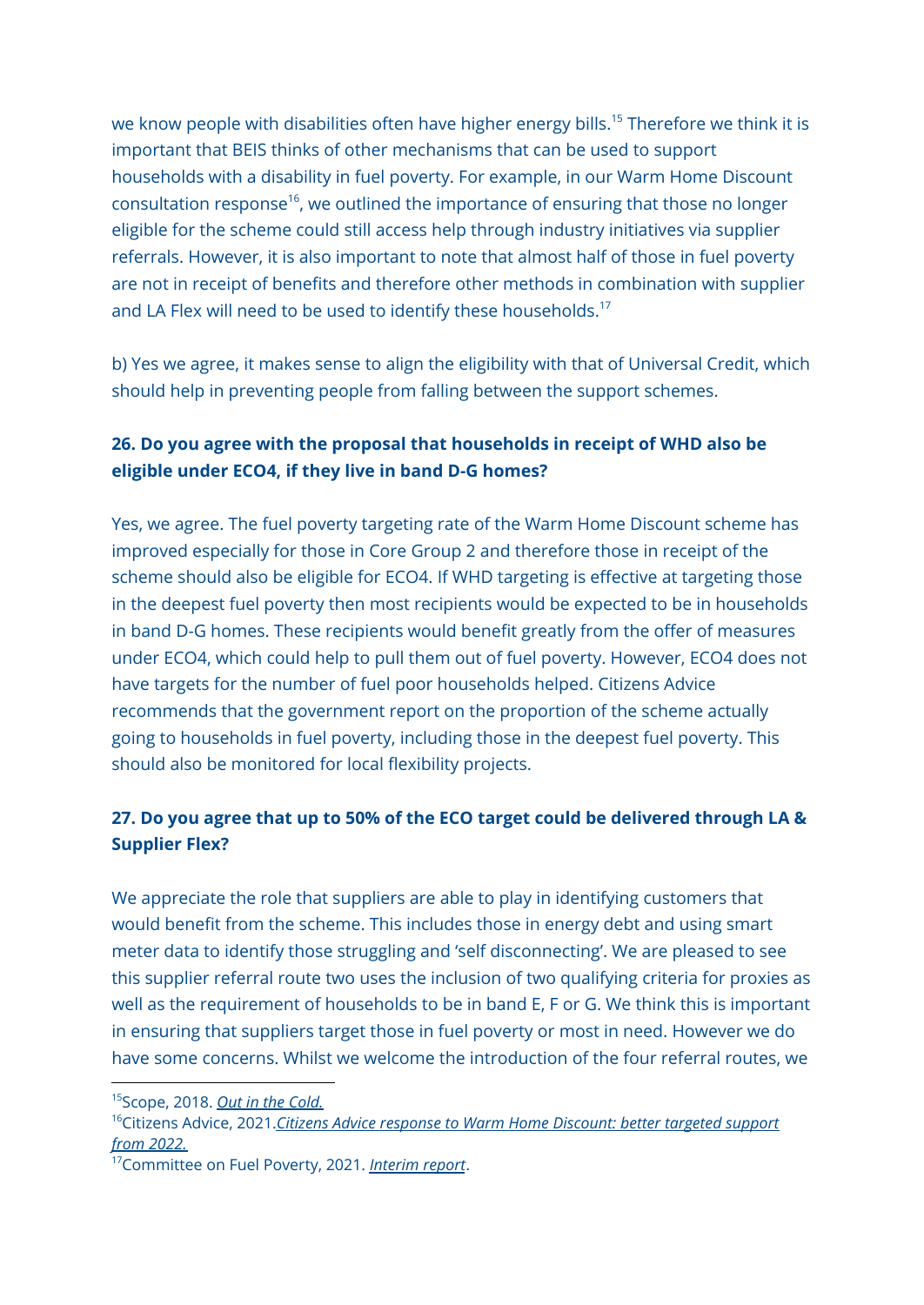know suppliers might not always be necessarily well placed to reach vulnerable households. They may not have appropriate links with the services and organisations that vulnerable and low-income consumers use, and there is no incentive to provide home repair services that are often essential before energy efficiency measures can be installed. <sup>18</sup> As a result, suppliers require a wide pool of eligible households to target, to limit the costs of finding households to help.

Moreover, within this pool, suppliers may choose which customers receive what support, to meet their targets in the most cost-effective way. They have incentives to target households that are less likely to be in (the deepest) fuel poverty. This is because the supplier obligation model encourages delivery to households who are:

- able or willing to contribute towards costs,
- easiest to engage,
- in dwellings where the installation is simple and there is no additional maintenance work needed,
- in urban areas (outside London) and accessible rural areas, despite remote rural and off-gas households having higher rates of fuel poverty.

Government will need to ensure that both suppliers and local authorities do not just target those consumers who will be easiest to engage and those with the easiest to gather/collect eligibility data.

We support LA Flex as local authorities and third sector bodies can play an important role coordinating resources, as well as identifying and engaging with fuel poor households. We are also aware that 46% of fuel poor households are not in receipt of benefits and LA Flex provides an important referral route to identify these households for support with ECO, along with those low income households that are particularly vulnerable to the effects of living in cold homes. However we have some concerns with significantly increasing this part of the scheme especially when it is particularly difficult to evaluate its effectiveness.

We agree with the Committee on Fuel Poverty that it would be beneficial to undertake a review of LA Flex in ECO3 and how effective it was before the current monetary value of Flex (25% of circa £550 million per year) is increased in ECO4.<sup>19</sup> It would also be beneficial if this review looked at best practise where this has worked well and what frameworks could be recommended for use in ECO4 to make it easier for local

<sup>19</sup>Committee on Fuel Poverty, 2021. *[Interim](https://www.gov.uk/government/publications/committee-on-fuel-poverty-interim-report-july-2021) report*. *<sup>18</sup>Feedback from organisations involved with delivering Affordable Warmth ECO (local authorities, third-sector intermediaries, energy suppliers, and the supply chain) collected by National Energy Advice on behalf of Citizens Advice, published in our Help to Heat response.*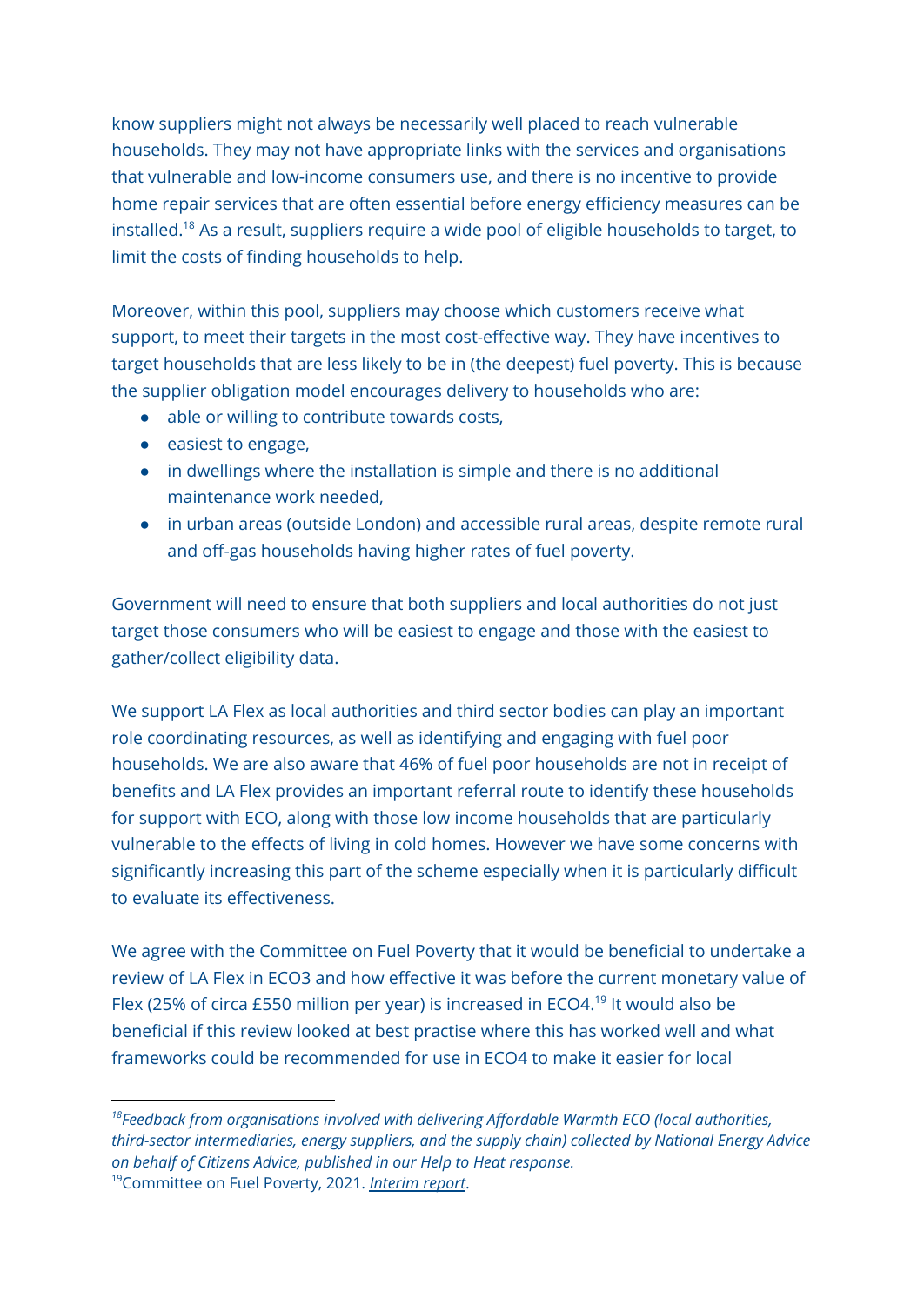authorities, for example, where local authorities may have worked together effectively or the benefits of the involvement of devolved bodies such as London or Greater Manchester. A best practice framework could be beneficial to local authorities to ensure effective delivery in terms of cost but also in identifying practices or tools. There could also be learnings from consumers that have participated in the scheme to ensure ECO4 LA Flex has an easy customer journey.

In addition, we also have concerns around the capacity and resources of local authorities to be able to engage and deliver this scheme. We do appreciate the recent focus on local authority delivery for energy efficiency schemes such as through LAD and HUGs should incentivise local authorities to dedicate time and resources in this area, but this may not be the case for all local authorities.

Earlier this year we published a report which sought to understand how local area energy plans are developed. <sup>20</sup>Our research found the approach across the country had been inconsistent with many concerned about having the expertise or capacity to deliver. We suspect this could be a similar scenario for local authorities' involvement and delivery of energy efficiency schemes such as in ECO. Data in the accompanying impact assessment to this consultation shows that in ECO3 in England only 193 local authorities participated in the scheme (met the participating definition of delivering 50 or more measures) out of a possible 343, suggesting there is significant variation in the capacity local authorities have to participate in the scheme.

Furthermore the modelling in the impact assessment also only assumes that 50% of local authorities will participate in ECO4, resulting in a post code lottery unless the obligated suppliers have alternative effective delivery mechanisms in place. There is no clear alternative route of energy efficiency assistance for those qualifying fuel poor households who live within local authority areas not participating in LA Flex. As outlined in the Committee on Fuel Poverty's interim report, it is shocking to see that a recent analysis identified that eight local authorities which have higher than average levels of fuel poverty, did not apply for funding through LAD and also did not make use of the ECO Flex scheme. 21

It is also important that those in rural areas are able to be targeted for support under ECO and LA Flex. LAs with dispersed rural populations may struggle with resources to

<sup>&</sup>lt;sup>20</sup>Citizens Advice, 2021. Look before you LAEP: Ending the [postcode](https://www.citizensadvice.org.uk/about-us/our-work/policy/policy-research-topics/energy-policy-research-and-consultation-responses/energy-policy-research/look-before-you-laep-ending-the-postcode-lottery-of-local-area-energy-plans/) lottery of local area energy [plans](https://www.citizensadvice.org.uk/about-us/our-work/policy/policy-research-topics/energy-policy-research-and-consultation-responses/energy-policy-research/look-before-you-laep-ending-the-postcode-lottery-of-local-area-energy-plans/).

<sup>&</sup>lt;sup>21</sup> Forthcoming NEA research, as outlined in the Committee on Fuel Poverty's interim report, July 202.Committee on Fuel Poverty, 2021. *[Interim](https://www.gov.uk/government/publications/committee-on-fuel-poverty-interim-report-july-2021) report*.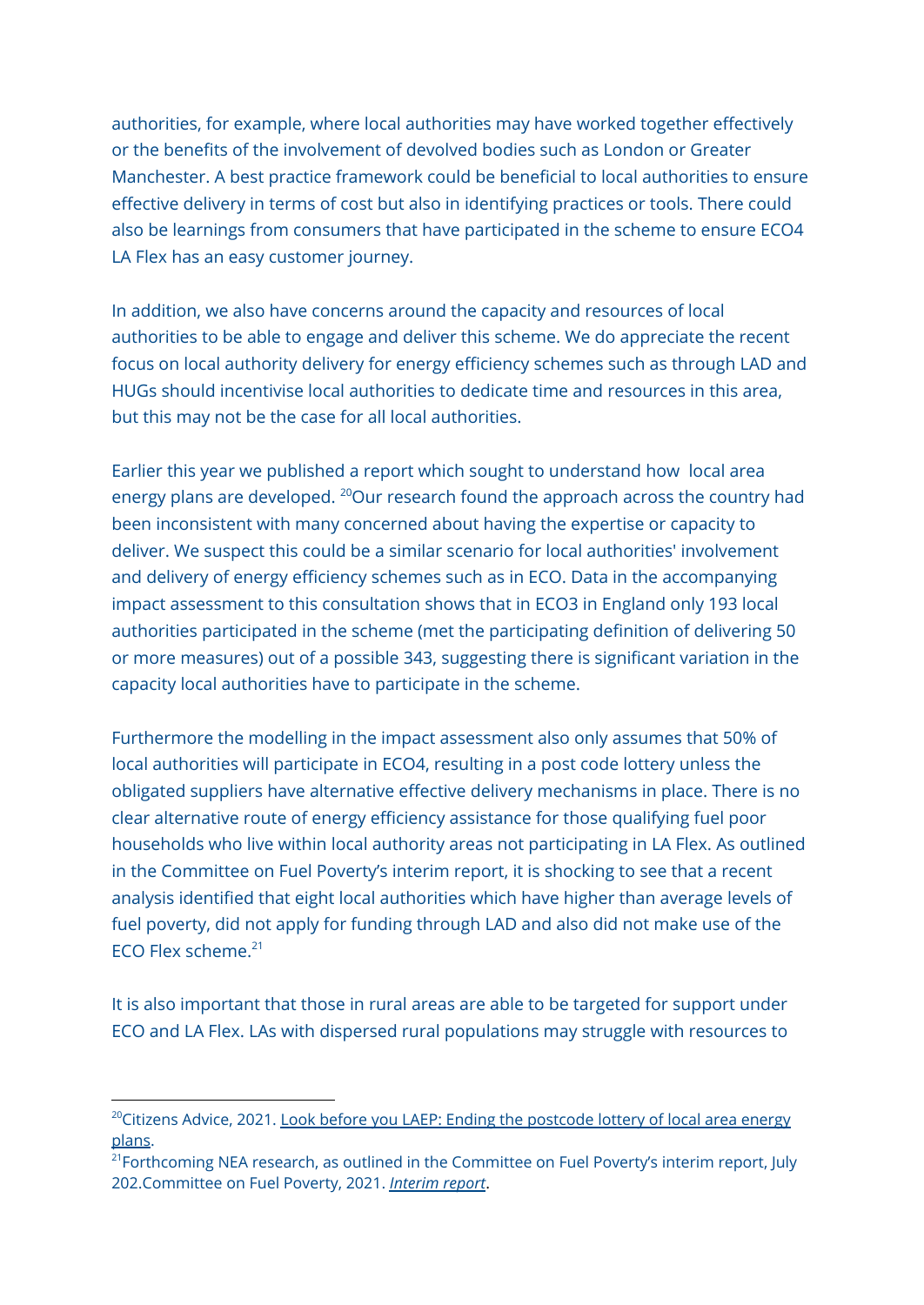identify fuel poor households not in receipt of benefits. All consumers should be able to receive the same access to support and help through ECO regardless of where they live.

There are also inconsistencies in the delivery of LA Flex in terms of eligibility criteria, fraud cases and potentially client contributions. For example the ECP evaluation document revealed that 12% of households had an income of over £40k pa, with 2% of households declaring their incomes were over £75K pa. $^{22}$  This is not effective targeting of those in fuel poverty. Although BEIS has suggested revised requirements for due diligence in an attempt to overcome these issues with annual auditing we would also like to see these evaluated after the first year to ensure they are achieving the desired outcomes. Strong controls need to be implemented to ensure accountability and adherence to the scheme's objectives. It is unacceptable that these inconsistencies have been allowed in the past and all the necessary actions must be taken to ensure they don't happen again, especially as ECO is a scheme that all bill payers contribute towards.

Citizens Advice is concerned about the expectation of client contributions under both LA Flex and supplier Flex and think transparency needs to be improved over what client contributions are being made and how much. Feedback to Citizens Advice previously has indicated that contributions have been required from fuel poor customers in the past, and have prevented those in most need from being helped.<sup>23</sup> Under LA Flex it is particularly important that client contributions are audited, especially if work is being delivered on a smaller local scale, there may be less oversight on contributions. We would already expect suppliers to have processes in place to record this data, and we think BEIS should be transparent in sharing this information.

#### **28. Do you agree with the proposals for improved due diligence under the reformed LA & Supplier Flex?**

Yes, we think it is extremely important that the due diligence proposals under the reformed LA Flex are implemented given the inconsistencies and likely fraud that has previously been seen. We support the involvement of Ofgem in this: it is important that the regulator's role is integral to the declaration processes. We agree that the regulations should include the eligibility requirements for a new reformed Statement of Intent (SoI) and that LA Flex declarations should only be eligible where a local authority has published a SoI which meets the revised definition.

<sup>22</sup> BEIS, 2021. *ECO, wave 1 [Summary](https://assets.publishing.service.gov.uk/government/uploads/system/uploads/attachment_data/file/1003872/eco-wave-1-summary-report.pdf) Report.*

*<sup>23</sup>Feedback from bodies delivering ECO collected by NEA on behalf of Citizens Advice, see Citizens Advice response to the Help to Heat consultation, 2016.*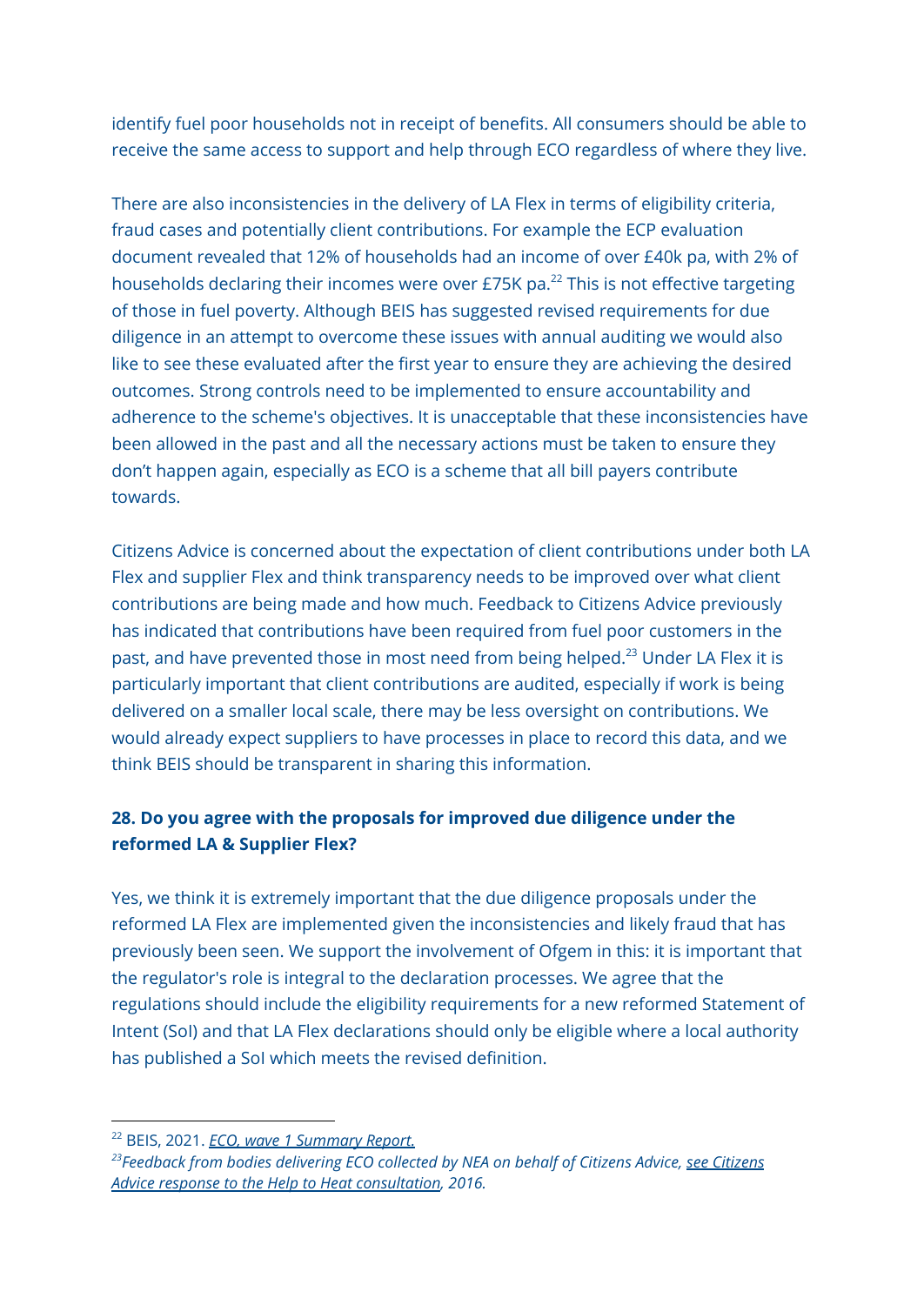Citizens Advice is pleased to see that annual audits will be undertaken for both LA Flex and Supplier Flex and the results of these will be published. As outlined in question 27, we would also recommend that a review is taken after the first year of ECO4 to see how well the due diligence proposals have worked and BEIS should retain flexibility to change these if necessary.

# **29. Do you agree with the four referral routes that could be used by local authorities under LA & Supplier Flex? Are there other ways we could incentivise better targeting?**

Yes, we agree with the four referral routes to identify low income and vulnerable households under LA & Supplier Flex. We welcome the alignment with existing schemes for route one - it is important that ECO4 algins with LAD and HUGs. As mentioned in question 27, we are pleased that referral route two uses two qualifying criteria for proxies as well as the requirement of households to be in band E,F or G. This should help to improve targeting to those most in need. Suppliers should be careful when using referral route two that they do not create a bias in customers based on those with easier information to collect proxies.

Citizens Advice is pleased to see the third referral route take particular consideration into capturing those that may be suffering from conditions that are likely to be most affected from living in a cold home. However, we are interested to understand how BEIS has considered how well these routes would work in practise when being delivered on the ground, for example for NHS referrals. It could be beneficial for workshops to be held to establish that referral pathways, such as those through the NHS, are well tested and developed by those in the sector to ensure they will work well on the ground.

We also support the use of route pathway four. It is important that local authorities are able to help by maximising their knowledge and information about fuel poor households in their area and this route provides that opportunity. We recommend that BEIS uses workshops to develop the proposals for this route, with relevant stakeholders such as local authorities, charities and delivery partners.

As outlined in our response to question 27, we think it is important that a review of LA Flex is undertaken to identify best practice and understand what frameworks could be recommended for use in ECO4, especially if devolved bodies or nations are involved.

It is important that BEIS regularly reviews and evaluates the effectiveness of these referral routes and is able to be flexible where necessary to make changes where problems may arise. These referral routes will play a significant role in the scheme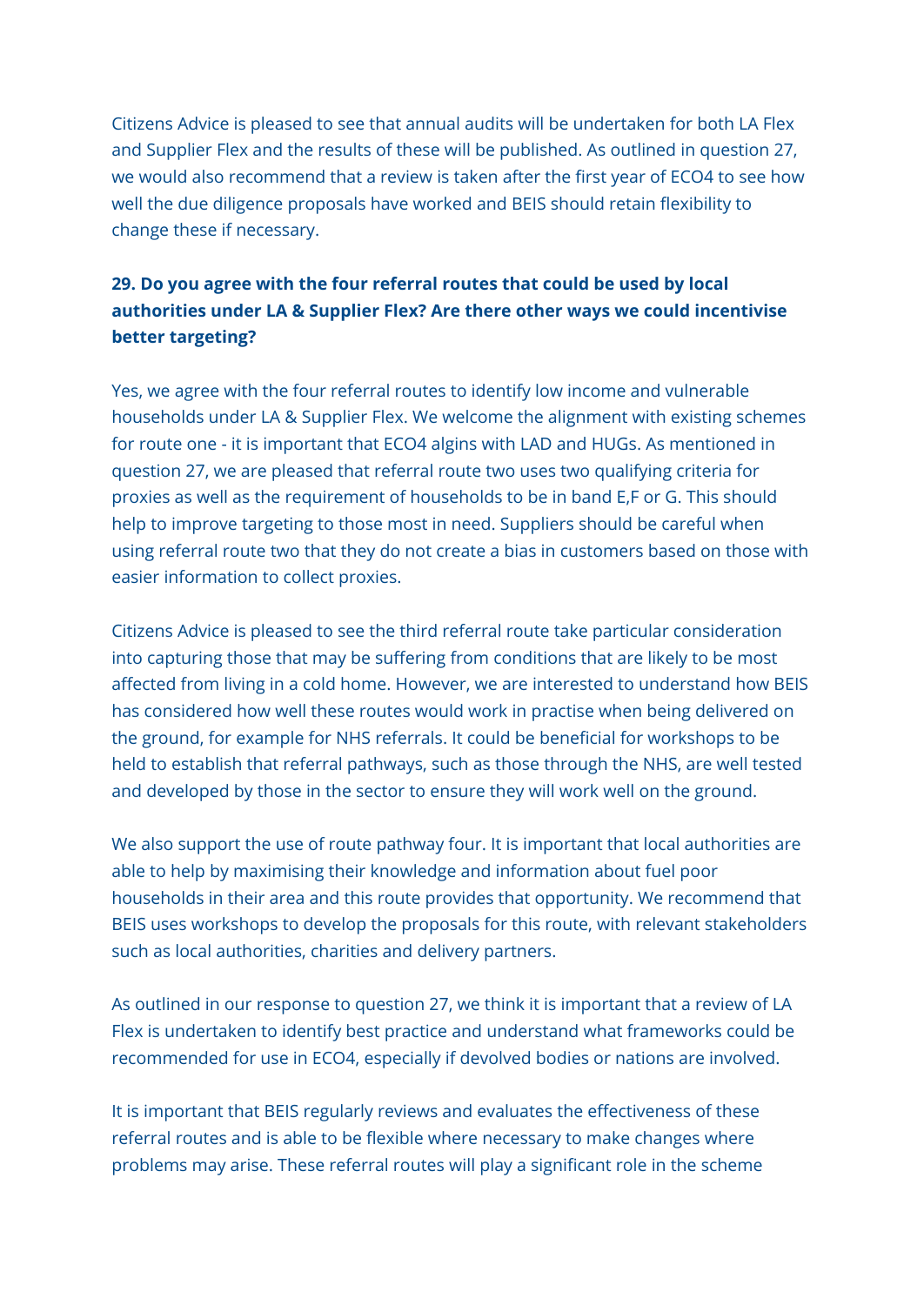through LA and Supplier Flex and therefore it is vital these routes not only work but work well to target the intended beneficiaries.

**30. Do you agree that obligated energy suppliers should (a) be able to use their own data on households in fuel debt, or PPM self-disconnections to target low income and vulnerable householders; and (b) households would be eligible if they meet the 2-proxy requirements, using suppliers own customer debt or PPM self-disconnections data under LA & Supplier Flex route 2?**

- a) Yes we agree, this seems a sensible approach. This data will allow suppliers to better target those in need of support and therefore potentially help lift more people out of fuel poverty. We think that support for customers on prepayment meters (PPM) should be expanded to include a wider pool of people at risk of self-disconnection. As the consultation says, suppliers are now required to identify and support all customers who are self-disconnecting. However, for customers who have been identified as being in vulnerable circumstances and are on PPM, suppliers are also required to support customers who are self-rationing (defined by Ofgem as limiting energy use to save money for other goods or services).<sup>24</sup> Therefore, suppliers may be supporting customers on an ongoing basis to avoid going off supply - for example, through repayable additional support credit loaded onto their meter - without ever actually self-disconnecting. These customers may nonetheless benefit from support through the ECO scheme.
- b) Yes we agree, this seems a sensible approach. This may also allow people to receive help sooner and will prevent administrative burdens where people could fall out of the process. We would assume that households would still only be eligible if living in a property in band E, F or G.

It's also important to carefully define what 'persistent' debt is in order to prioritise ECO support for those who need it most. This is especially important as there are elevated debt levels as a result of the economic impacts of the coronavirus outbreak - we currently estimate that around 410,000 more households are behind on their energy bills than before the pandemic.<sup>25</sup>

<sup>&</sup>lt;sup>24</sup>Supply licence condition 27A.5.

<sup>25</sup> Citizens Advice, 2021. *Citizens Advice warns of perfect storm of energy bill rises and [Universal](https://www.citizensadvice.org.uk/about-us/about-us1/media/press-releases/citizens-advice-warns-of-perfect-storm-of-energy-bill-rises-and-universal-credit-cut) [Credit](https://www.citizensadvice.org.uk/about-us/about-us1/media/press-releases/citizens-advice-warns-of-perfect-storm-of-energy-bill-rises-and-universal-credit-cut) cut.*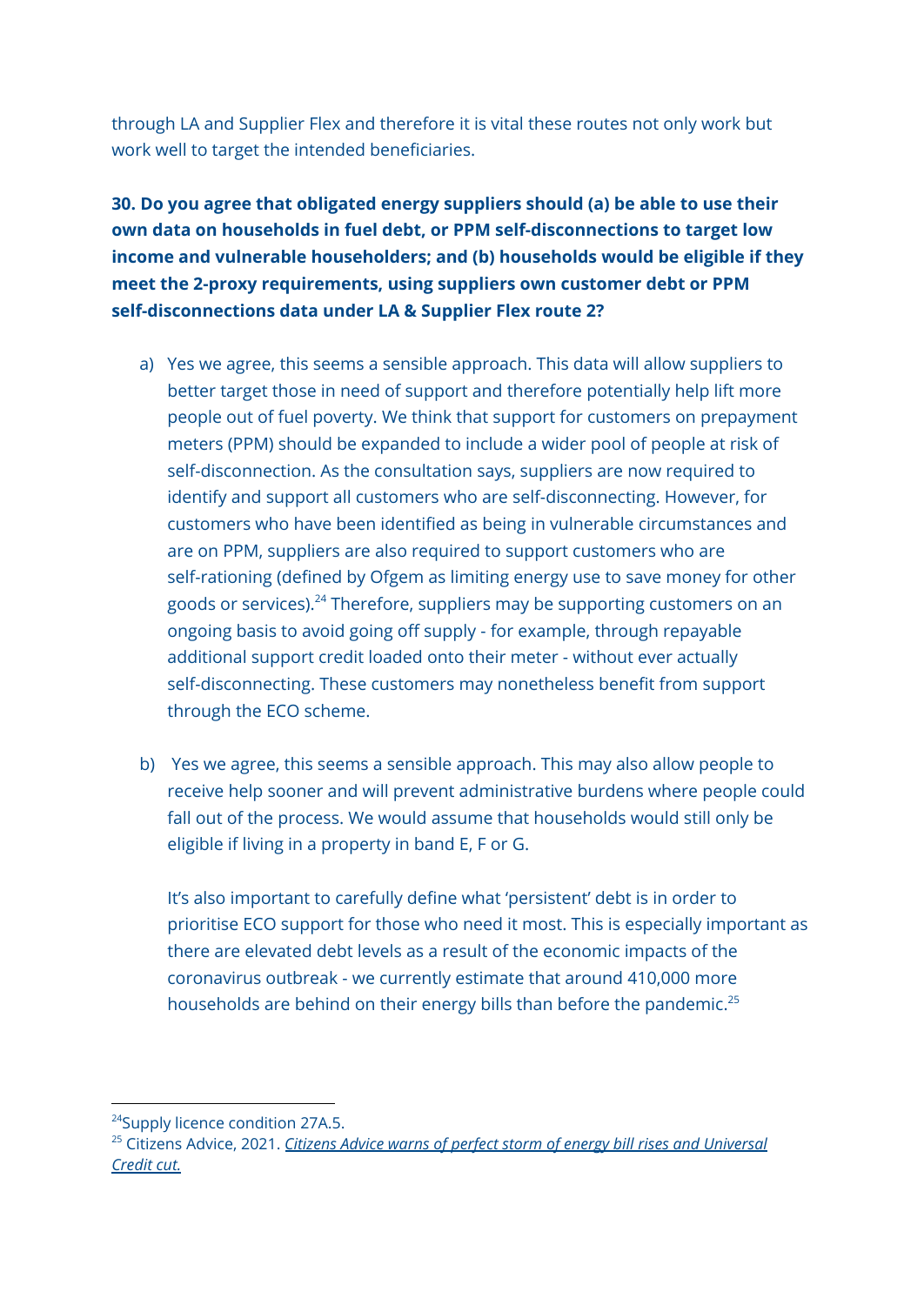Suppliers are already required to put in place a range of support for customers in debt, including affordable repayment plans and referrals to third party support, and also have tools like debt write-off through Warm Home Discount Industry Initiatives, as well as their own capacity for debt write-offs. Consumers who may benefit most from ECO measures are those with debts which will persist for a significant period of time based on an existing affordable repayment plan, or where they have repeatedly struggled to keep up with previous repayment plans. There could also be situations where consumers retain a large debt after the supplier has applied a debt write-off under the Warm Home Discount scheme (these write-offs are capped at £2,000). We would not expect suppliers to be able to use the ECO scheme to support customers in debt without also ensuring an affordable repayment plan is in place, or providing other applicable types of debt support.

# **31. Do you think the Scottish and Welsh Governments should be able to refer households under LA & Supplier Flex, instead of local authorities in those countries?**

If Scottish and Welsh Governments are tasked with referrals, the government should ensure they have enough capacity and resources to deliver this effectively. There should also be a mechanism in which local authorities are able to refer up to Scottish and Welsh governments as many of these will have good oversight of who could be eligible and who could most benefit from ECO in their area. They may also have learnings, established processes and partnerships from their experiences of implementing ECO3 LA Flex that should be shared and benefitted from.

Regardless of which of these is taking part in the referral process, it should still be made as easy as possible for all involved to prevent a bias being created in which certain households are targeted first because the referral process and evidence for eligibility is easiest. For example, if certain types of data are easier to access than others that could be used as proxy data for referral route two. The customer journey should also be made as easy and simple as possible to prevent any households dropping out of the process.

# **32. Do you agree that off-gas uplifts of (a) 35% should be applied to Scotland and Wales; and (b) not applied in England, where the Home Upgrade Grant is available?**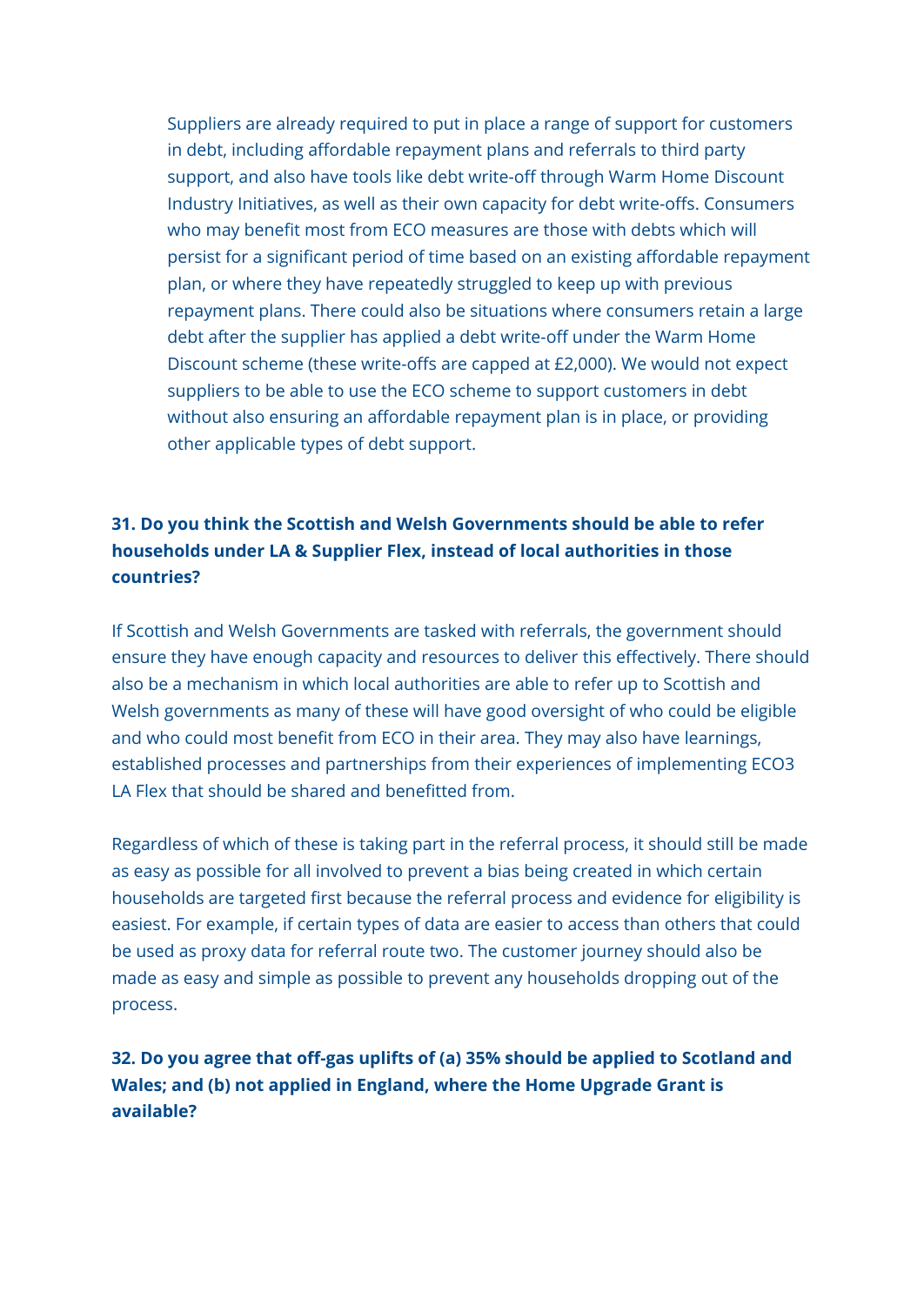- a) Yes, we agree that there should be an uplifted incentive for off-gas homes to be treated in Scotland and Wales as the Home Upgrade Grant is only available to households in England. This is important given the high levels of fuel poverty that exists in Scotland and Wales, with over 310,000 households considered to be in 'extreme fuel poverty' in Scotland.<sup>26</sup> Scotland also has a high proportion of off-gas customers in fuel poverty with 27% of off-gas customers considered fuel poor $^{27}$  whilst in Wales 39% of off-gas customers are considered fuel poor. $^{28}$
- b) We suggest that BEIS also implements an uplift for England but at a lower level to that of Scotland and Wales. This could be reviewed after the first year of ECO4 once HUGs has been up and running for a year so it is clear how effective the scheme is. It could be premature to completely remove an uplift for England on the basis that HUGs is in place, although it will not start till early 2022.How successful it will be and how many homes it will be able to help is yet to be determined. Some homes will also be eligible for help from both HUGs and ECO. The scheme duration of HUGs is also currently unclear in terms of aligning with ECO4. There are still a very significant number of households off the gas grid in England with 18% of off-gas homes being fuel poor<sup>29</sup>, therefore even with HUGs it is important that these groups of households are incentivised to receive help through ECO4. This is particularly important in the context of net zero - groups of consumers, such as those that are off-gas, cannot be left behind in the transition.

#### **33. Do you agree if a measure is funded under ECO, then other grant funded schemes should be prohibited from blending with the same measure under ECO?**

This seems logical from the ease of a delivery perspective, however, in terms of those in fuel poverty and vulnerable situations trying to receive help, it could be beneficial in some situations if funding was able to be blended for the same measure. For example in a situation where a client contribution is expected and the client may drop out of ECO because of this, or fall into debt as a result of the contribution. Blended funding across schemes could prevent this. A robust process and administration system could support this approach to prevent duplications such as through Trustmark. However, current data is lacking on client contributions throughout the scheme but we do know that contributions have been required from fuel poor customers in the past, and have

<sup>26</sup>Scottish Government, 2019. *Scottish House [Condition](https://www.gov.scot/collections/scottish-house-condition-survey/) Survey.*

<sup>27</sup>Scottish Government, 2019. *Scottish House [Condition](https://www.gov.scot/collections/scottish-house-condition-survey/) Survey.*

<sup>&</sup>lt;sup>28</sup> Welsh, Government, 2019. Fuel poverty [estimates.](https://gov.wales/sites/default/files/statistics-and-research/2019-12/fuel-poverty-estimates-wales-2018.pdf)

<sup>29</sup>BEIS, 2021. *Fuel poverty [detailed](https://www.gov.uk/government/statistics/fuel-poverty-detailed-tables-2021) tables 2021.*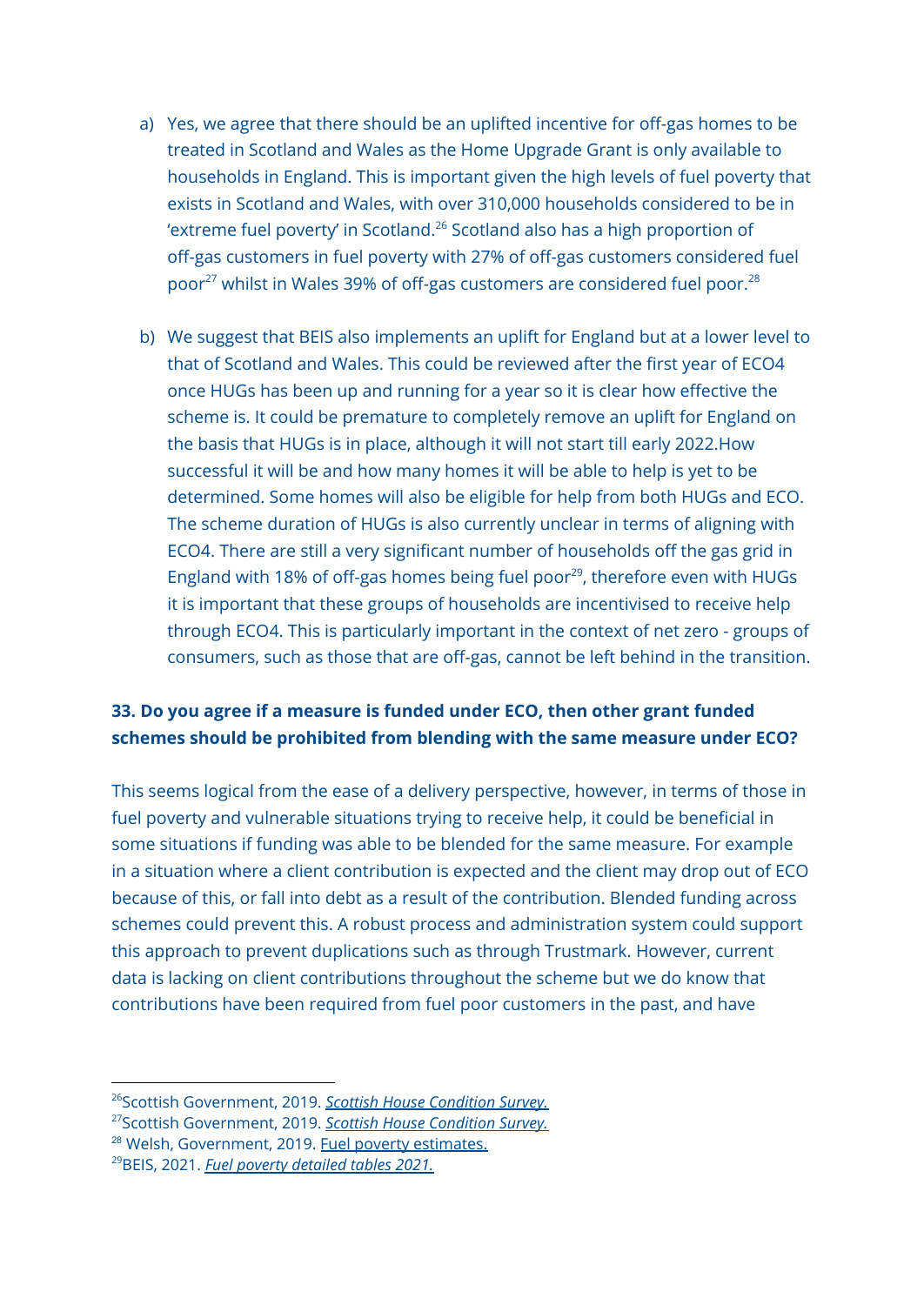prevented those in most need from being helped.<sup>30</sup> BEIS should ensure that, regardless of approach, information around blending and scheme alignment when it comes to funding of different or the same measures is as clear as possible for not only suppliers and delivery businesses but also for consumers.

# **34. Do you agree homes could benefit from multiple funding if (a) it is not for the same measure; and (b) if other grant funded measures are installed either before ECO4 or after all the ECO4 measures ?**

- a) Yes, we agree that people would benefit from multiple funding even if it is not for the same measure. There are currently over 3.18 million fuel poor households $^{31}$ , so it is highly likely that multiple measures will be needed to help lift people out of fuel poverty and therefore likely they will be eligible under different schemes. As outlined in question 33, we believe multiple funding could prevent client contributions.
- b) Yes, we agree.

# **35. Do you agree that we continue with the ECO Eligible Referrals mechanism under ECO4?**

Yes, we agree.

# **36. Do you agree with our proposals to (a) simplify the in-fill mechanism with the new ratios for flats and other housing to qualify?; and (b) include CWI in-fill?**

We welcome both the new ratios for flats and other housing and the inclusion of CWI in-fill. However, we would recommend an overall in-fill cap on suppliers obligations to safeguard against the delivery of a disproportionate number of in-fill households under the scheme.

Citizens Advice encourages the government to work with industry in order to better understand how to help consumers who are not eligible for ECO make the most of the practical benefits of making energy efficiency improvements alongside a neighbouring home that is being improved via ECO (eg. signposting the neighbour to other schemes and suggesting whether it is financially favourable to align the work and have them done at the same time).

*<sup>30</sup>Feedback from bodies delivering ECO collected by NEA on behalf of Citizens Advice, see Citizens Advice response to the Help to Heat consultation, 2016.*

<sup>31</sup>BEIS, 2021. *Annual Fuel Poverty [Statistics.](https://assets.publishing.service.gov.uk/government/uploads/system/uploads/attachment_data/file/966509/Annual_Fuel_Poverty_Statistics_LILEE_Report_2021__2019_data_.pdf)*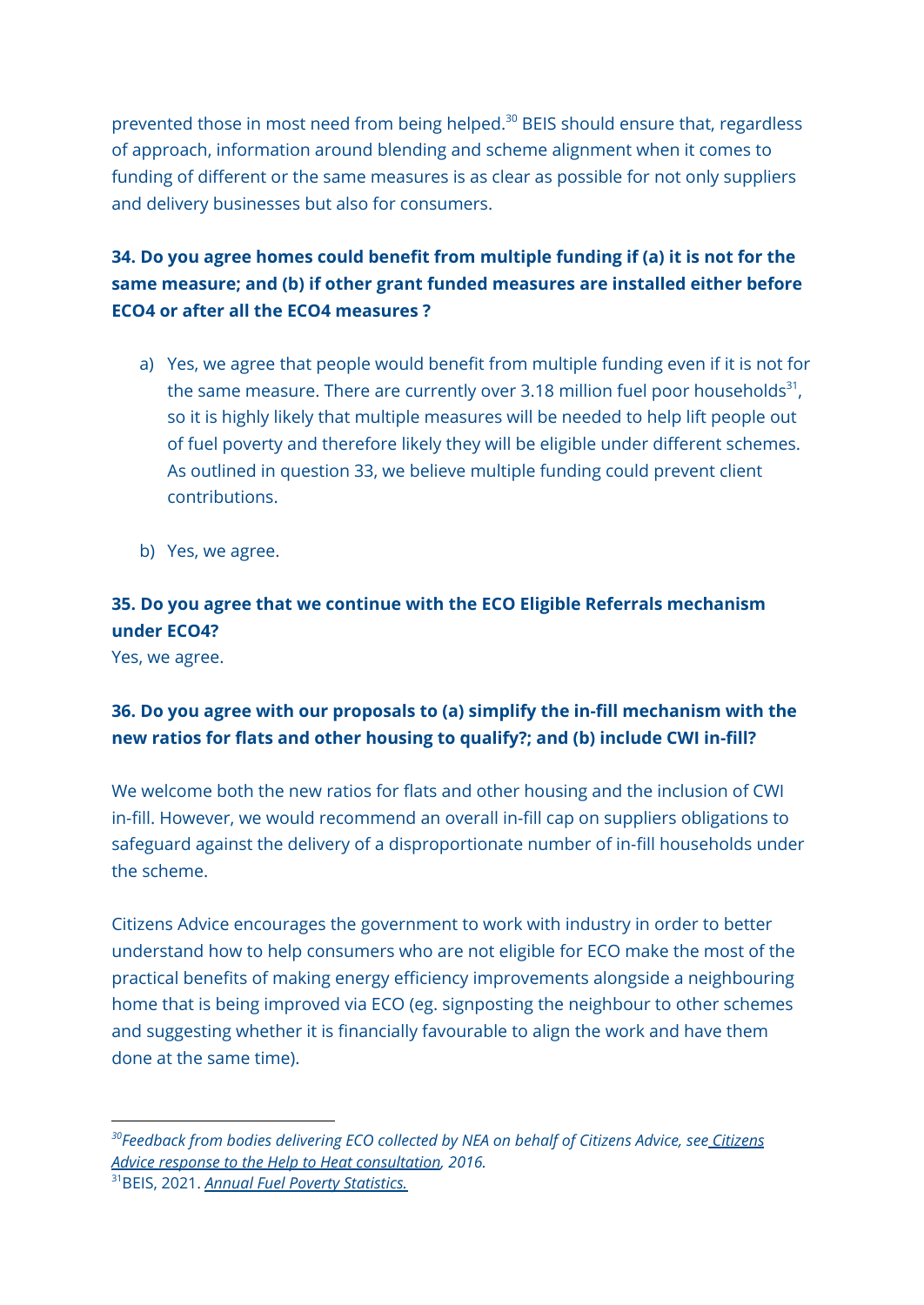It is important that the government considers whether any household in receipt of the Warm Home Discount is a suitable candidate for in-fill, particularly if the household is eligible to be improved via the Social housing Decarbonisation Fund. It should not result in a disproportionate number of homes being eligible for ECO4, which should arguably be more targeted at supporting homes that are owner occupied.

# **37. Do you agree with our proposal to (a) support low income private rental households, with the design being subject to the outcome of the PRS consultation; and (b) limit support to packages of measures that meet the MR including solid wall insulation, first-time central heating, a renewable heating system or district heating?**

- a) Yes, we agree. We think it is important that support is available to households on low income in the private rented sector. Around 67% of private rented sector homes are rated at less than EPC Band  $C^{32}$  and therefore a significant number of measures need to be implemented to pull people out of fuel poverty and improve the quality of housing stock.
- b) Yes this appears sensible. However, given the delayed introduction of regulation for the heat networks market (and in particular the lack of price protections or consumer protections) we would question whether it is appropriate to use ECO funding for new heat networks. It is vital that these regulations are in place and that the regulator is able to adequately monitor heat network bills, as there is a particular risk for households in fuel poverty. Furthermore, consumers on heat networks cannot access some of the support mechanisms that gas and electricity customers can in times of hardship (e.g. fuel direct).

# **38. Do you agree with the proposal to (a) allow social housing tenure with starting bands of E, F and G to be eligible under ECO4; and (b) continue eligibility for band D social housing under Innovation Measures?**

a) Yes. We agree that eligibility should include social tenure households, but only where they have the worst energy ratings. While, in general, social housing providers should regard energy efficiency improvements as business as usual, it is likely that any properties remaining below EPC Band D face considerable barriers to improvement. Social housing tenants are more likely to be low income and vulnerable than any other tenure. <sup>33</sup> As such, making improvements

<sup>33</sup>Department for Communities and Local Government, 2017.*English Housing Survey Social rented sector, 2015-16.* <sup>32</sup>BEIS, 2020. *Improving the Energy [Performance](https://assets.publishing.service.gov.uk/government/uploads/system/uploads/attachment_data/file/946175/prs-consultation-2020.pdfhttps://assets.publishing.service.gov.uk/government/uploads/system/uploads/attachment_data/file/946175/prs-consultation-2020.pdfh) of Privately Rented Homes in England and Wales.*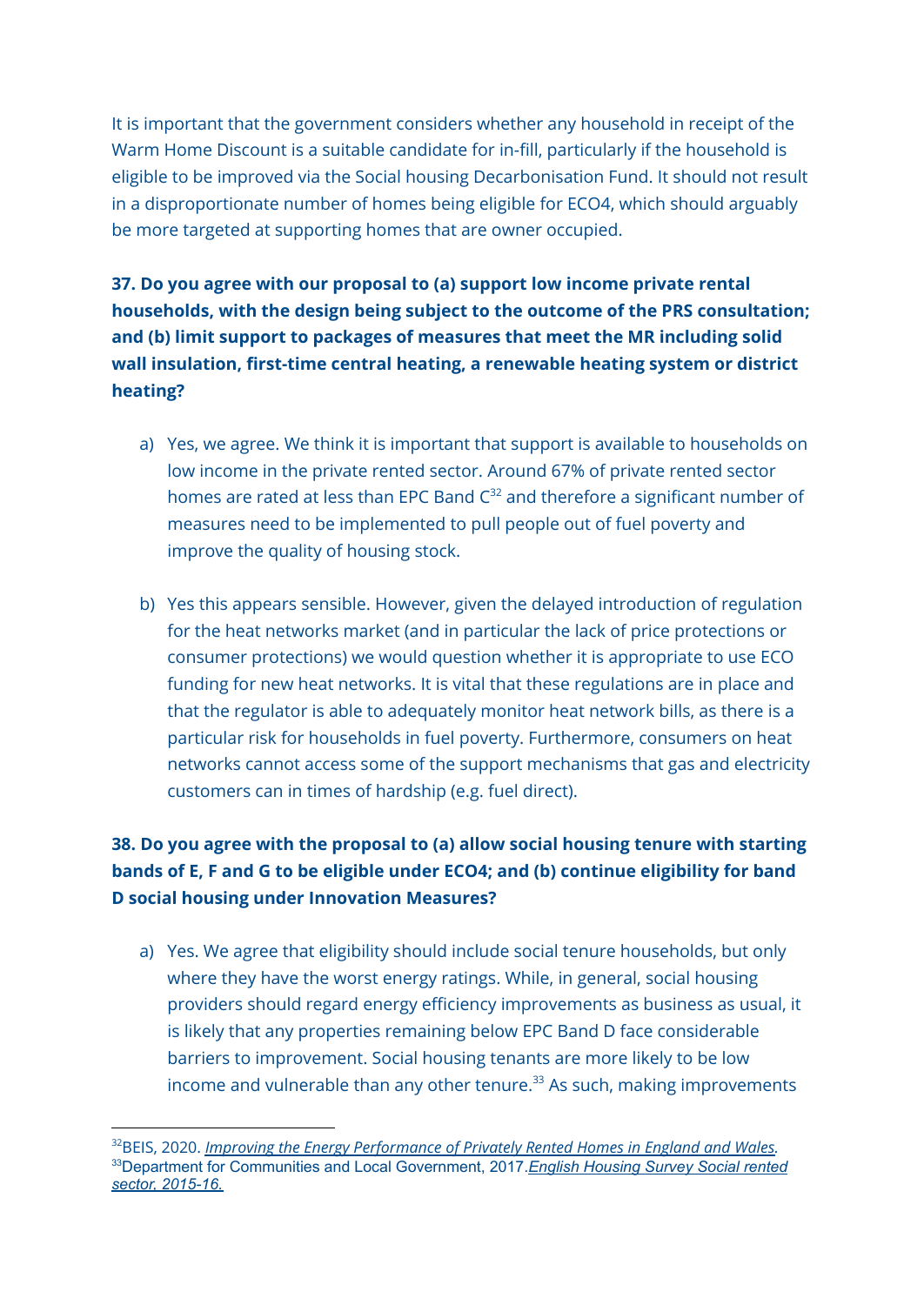to E, F and G rated properties in the social sector are likely to contribute to the ECOs central aim of tackling fuel poverty. We are also aware of the high numbers of those living in social housing in fuel poverty in Band D, who will also need support in order to reach the 2030 target. Although the Social Housing Decarbonisation Fund is currently open to applications to target this tenure group, the effectiveness or targeting rate of this scheme is yet to be determined. ECO4 should be monitored to ensure the obligation does not go disproportionately to social housing, at the expense of other tenures where greater sustained investment is needed.

b) Yes we agree, we would encourage alignment with the criteria used for the Social Housing Decarbonisation Fund, which currently appears to target the majority of all those under EPC Band C. However, we have concerns around the effectiveness and value for money that the IM mechanism would provide in ECO4, please see our response to questions 65 and 94 for more detail.

#### **40. Do you agree that the scope of the Home Heating Cost Reduction Obligation (HHCRO) should be broadened to a Home Energy Cost Reduction Obligation?**

Yes, we agree with the expansion. This seems sensible particularly in the context of net zero to allow measures to include battery storage.

# **41. Do you agree with our proposal to maintain a Solid Wall Minimum Requirement set at 22,000 solid wall insulation measures per year for ECO4 and remove the option for this to be met via alternative measures?**

No, we do not agree. We agree with all the reasoning provided to justify the need for a solid wall minimum requirement but we do not agree with the level set. Even with a solid wall minimum of 22,000, this is far below the rate needed to deliver on our fuel poverty and carbon targets. A higher target would help maintain capacity during the scheme until a more significant solid-wall insulation policy is introduced.

In the recent progress report to the government by the Committee on Climate Change it is outlined that in order to meet our sixth climate budget, solid wall insulations will need to reach 255,000 per year by 2025 (Table 3.2). $^{34}$  The report also highlights the decline in recent years of solid wall installations (Figure 3.4), which have steadily declined since 2012.<sup>35</sup> It is therefore imperative that ECO4 plays its role in incentivising the delivery of these measures and drives the improvements needed for this measure.

<sup>34</sup>Committee on Climate Change, 2021.*Progress report to [parliament.](https://www.theccc.org.uk/publication/2021-progress-report-to-parliament/)*

<sup>35</sup>Committee on Climate Change, 2021.*Progress report to [parliament.](https://www.theccc.org.uk/publication/2021-progress-report-to-parliament/)*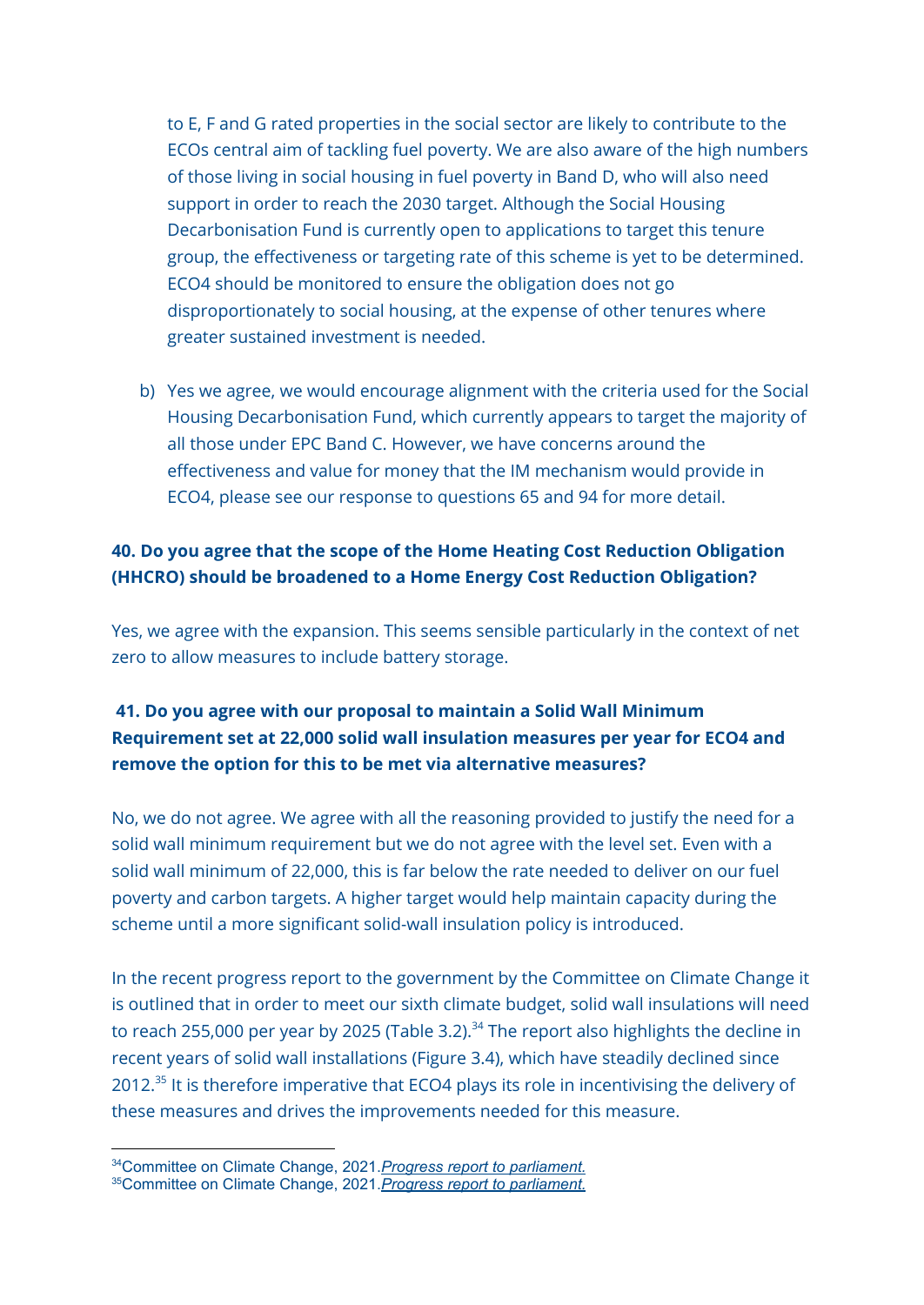The government should set out its long-term plans for delivery of solid wall measures to meet these goals. In the long term this is likely to be best achieved through an alternative delivery model due to:

- the high per-measure cost of solid wall insulation,
- the required delivery profile,
- the delivery challenges of the measure (the need for street-by-street work and to work with trigger points).

#### **42. Do you agree with our proposal to introduce the proposed minimum insulation preconditions for all homes receiving heating measures?**

Yes, we agree with this approach to ensure that a fabric first approach is taken which will enable the heating measure to have a greater impact on bill savings thus helping lift people out of fuel poverty.

#### **43. Do you agree with our proposal to exclude the repair and replacement of oil and LPG boilers?**

Replacing oil and LPG boilers: Citizens Advice supports the government's net zero target and ambition to decarbonise heat. We understand and agree with the proposal to exclude the replacement of oil and LPG boilers in order to align the delivery of ECO4 with the move away from high carbon fossil fuels.

Repairing Oil and LPG boilers: It is important to consider the most cost effective solution when it comes to repairing existing oil or LPG heating systems, particularly for low income and rural households for whom it has been the only feasible option in the short and medium term. New, low carbon alternatives might be considered to be unaffordable or unsuitable if a short term repair is a more affordable, short term option.

In the long term, the Government must ensure that ECO4 is able to support the installation of low carbon heat technologies to these households. In today's market, boiler replacement can make a substantial contribution to the comfort, affordability of warmth and health for off-gas households in the short to medium-term. We agree that ECO is not a suitable delivery mechanism for boiler replacement in the long-term and acknowledge the vital role HUGs will play for low income households off-gas.

However HUGs is a new scheme that has not yet launched and may experience delivery issues (as we have seen with other recent energy efficiency schemes such as Green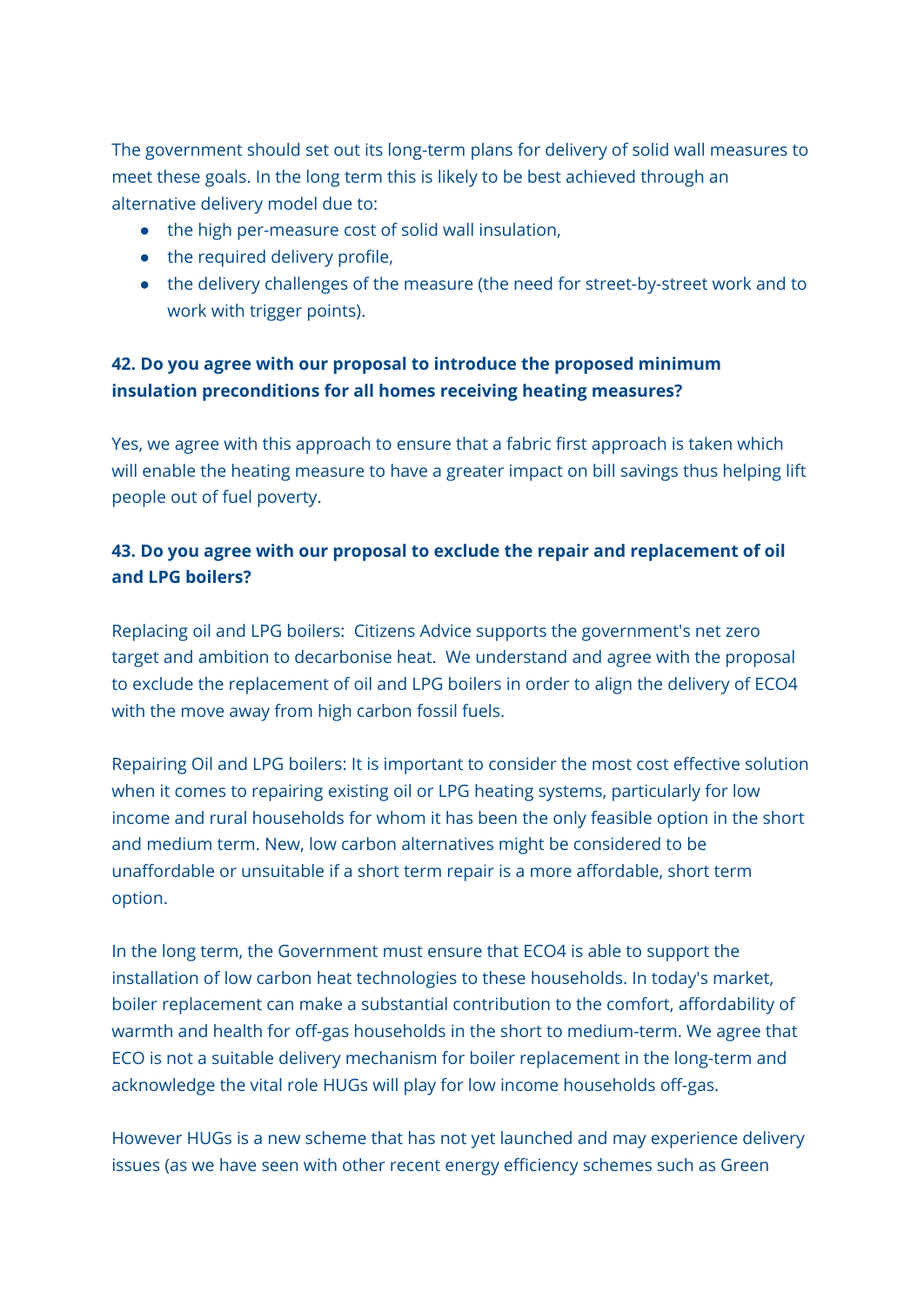Homes Grant). There are also currently around 3 million households off gas in England with around 20% in fuel poverty and potentially more who could be low income and in vulnerable situations who will need to receive financial support under a scheme such as ECO & FPNES or HUGs<sup>36</sup>. However, phase 1 of HUGs is currently predicted to reach only 200,000 households.

Citizens Advice suggests BEIS consider whether there is an option to introduce some limited flexibility to potentially provide replacement (gas or oil) boilers for people who are eligible for the scheme due to a health condition. We anticipate the number of people eligible would be small, and that the government also sets a cap to prevent over delivery, while actively seeking solutions that would result in the installation of low carbon alternatives. It is vital that BEIS manages this so that people in fuel poverty are not locked into a fuel/heat technology that is going to significantly increase in cost over the 10-15 year lifetime of their boiler.

## **44. Do you agree with our proposal to only allow the repair of efficient heating up to a cap of 5,000 homes per year?**

No, we disagree. We recognise it is important that the scheme properly incentivises the repair of efficient heating systems, where it is economical to do so, over replacements, however we believe this cap is too low. The majority of those in fuel poverty use gas to heat their homes - over 2.5 million fuel poor households - and would find it difficult to afford to fix or repair their boilers at a time of need. $37$ 

We would also recommend reviewing if there were other reasons outside of the incentive to replace rather than repair as to why many boilers under ECO3 were being replaced for example at 8 years instead of their expected lifespan of 12 years.

# **45. Do you agree with our proposal to reduce the Broken Heating Cap for broken efficient heating replacements up to 5,000 homes per year?**

No, we disagree. We are concerned about the significant decrease in this cap from 35,000 households to 5,000/10,000 households. There seems to be a lack of data supporting that the need for these measures has also decreased this substantially. We see little evidence that the need for support for boiler replacement among vulnerable and low-income consumers is significantly declining. We struggle to understand the rationale for the decrease in cap given that in ECO3 this cap was previously increased from 25,000 to 35,000.

<sup>36</sup> BEIS, 2021. *Fuel [Poverty](https://www.gov.uk/government/statistics/fuel-poverty-detailed-tables-2021) tables.*

<sup>37</sup> BEIS, 2021. *Fuel [Poverty](https://www.gov.uk/government/statistics/fuel-poverty-detailed-tables-2021) tables.*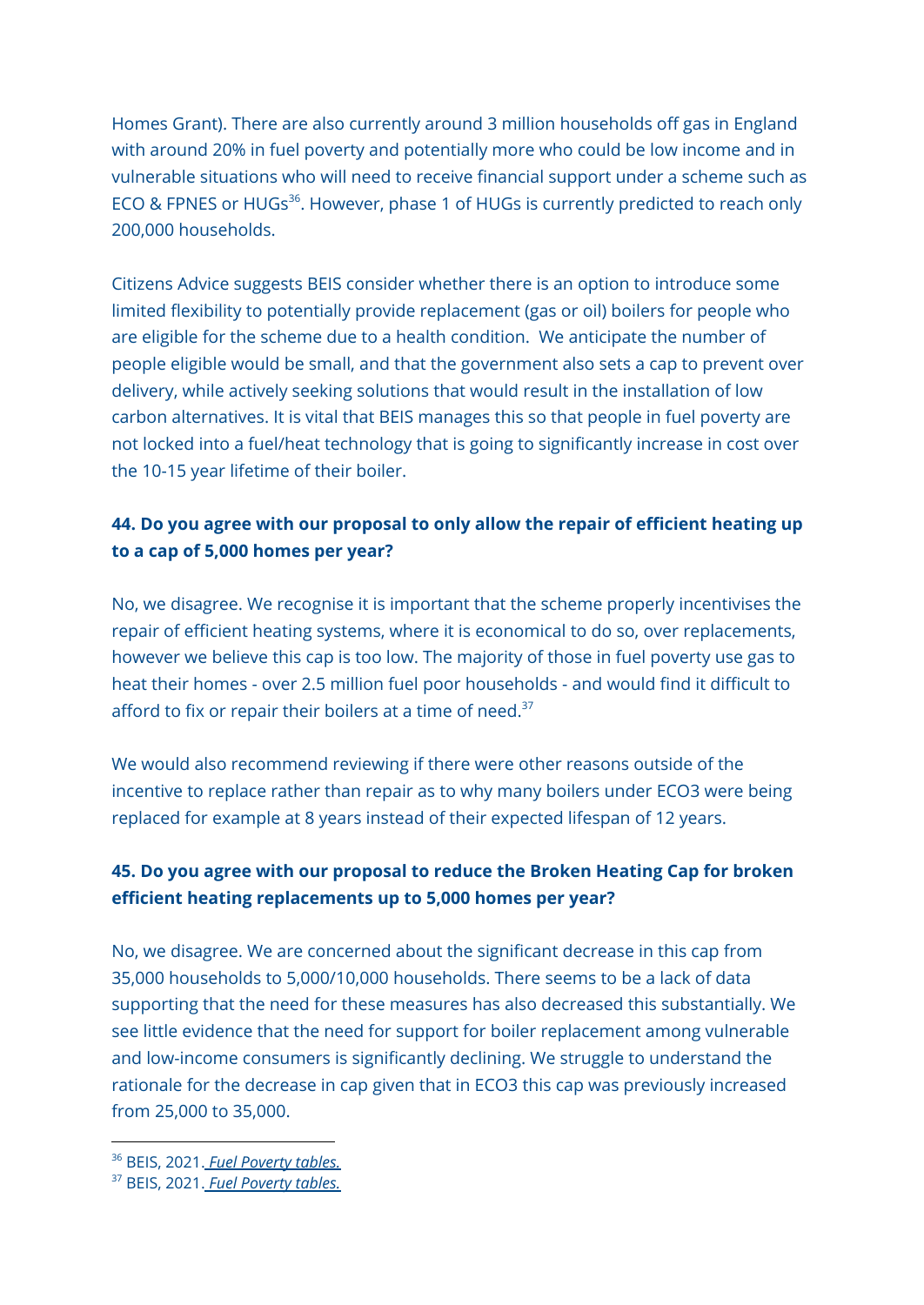We recognise that boilers are less cost-effective than other measures in terms of their contribution to the fuel poverty targets, in part because of their relatively short lifespan: however, they can make a substantial contribution to the comfort and affordability of warmth for householders in the medium-term. It is also important to acknowledge the demand of boiler replacements throughout ECO, with to date the scheme delivering nearly 120,800 broken boiler replacements with an associated insulation measure.<sup>38</sup>

Previously we outlined in our response to the consultation about ECO3 that a cap of 35,000 would be unlikely to support all households who are unable to replace broken boilers without, at least taking on unsustainable debt<sup>39</sup>. This would be even more concerning given the significant reduction in the cap currently proposed. The government could provide this support and address some of the problems associated with boiler replacements by:

- lifting the boiler cap where the householder is referred because of a health condition,
- banning householder contributions, which have often been required for boilers, in order to help consumers in genuine need receive support. The current approach, where householders are often required to help pay for boilers, appears to prevent access for consumers in the most need. These steps would also be likely to help engage third-parties in the scheme (particularly in the health sector) and get measures to households who need them most.

We therefore recommend maintaining the current cap.

# **47. Do you agree with our proposal to require all new gas boilers installed throughout GB to meet the Boiler Plus standards?**

Yes, we agree that it is important these standards are met to ensure the central heating system is properly balanced and consumers will feel the benefits of the system working optimally. We support a fabric first approach.

# **48. Do you agree with our proposal to restrict first-time gas central heating to households already connected to the gas grid?**

<sup>38</sup>BEIS, 2021. [Household](https://assets.publishing.service.gov.uk/government/uploads/system/uploads/attachment_data/file/1012948/HEE_Stats_Release_-_Final_-_Aug_21.pdf) Energy Efficiency Stats.

<sup>39</sup>Citizens Advice, 2018. *ECO 3: 2018 to 2020 Citizens Advice response to BEIS's [consultation](https://www.citizensadvice.org.uk/Global/CitizensAdvice/Energy/Energy%20Consultation%20responses/ECO%202018-2022%20consultation%20-%20Citizens%20Advice%20response.pdf) on the future of the Energy Company [Obligation.](https://www.citizensadvice.org.uk/Global/CitizensAdvice/Energy/Energy%20Consultation%20responses/ECO%202018-2022%20consultation%20-%20Citizens%20Advice%20response.pdf)*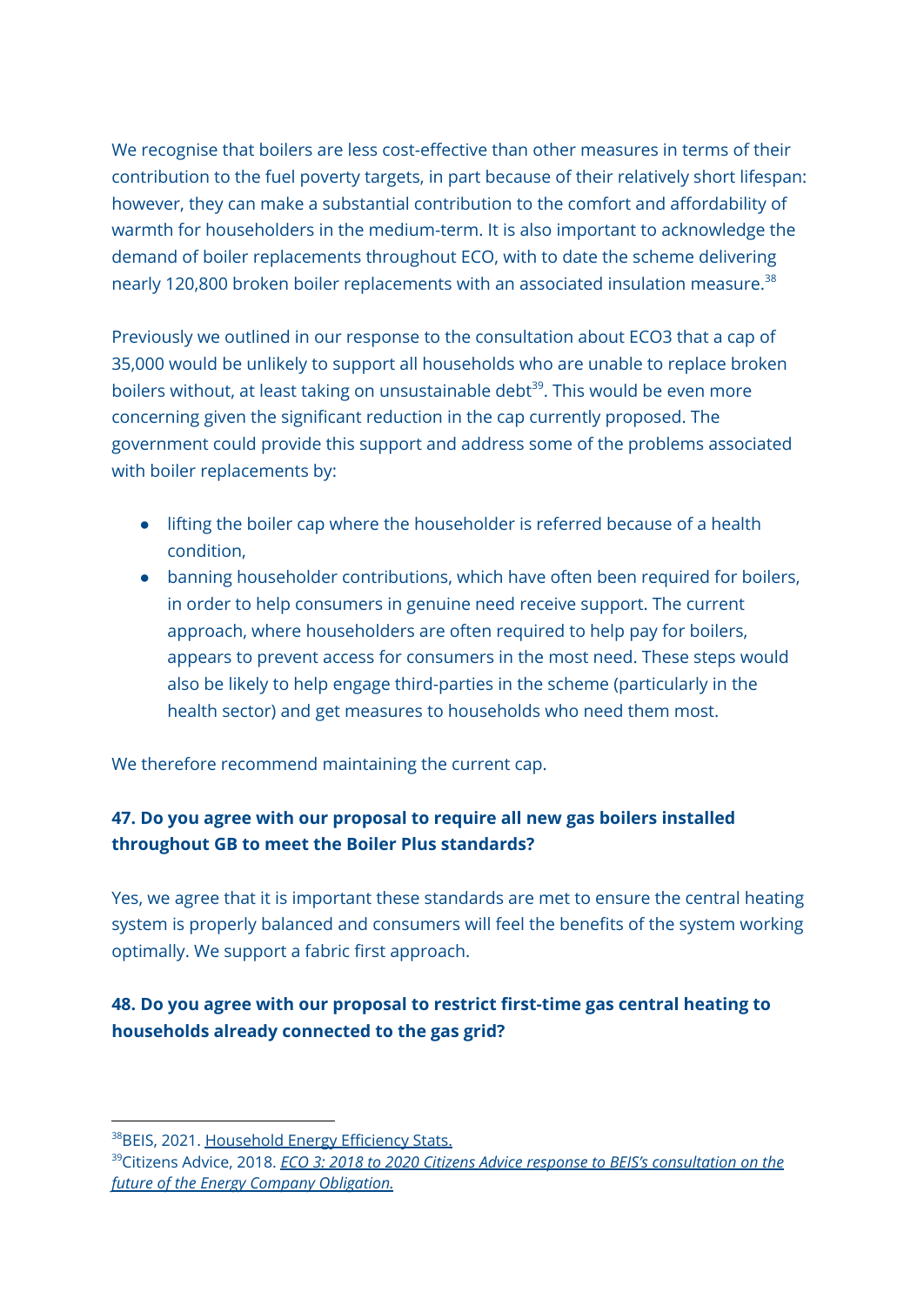No, we strongly disagree. It is important that ECO4 is able to align with the Fuel Poor Extension Scheme (FPNES) which has been extended by Ofgem as part of the price control for 2021-2026 under RIIO-GD2. It is our understanding that ECO funds the majority of first time gas central heating to properties connected under FPNES. It is therefore vital that BEIS makes these links and liaises with Ofgem and the gas distribution networks to ensure that if a home is connected to the gas grid under FPNES it is also able to benefit from ECO4 and install central heating. This will contribute to the effectiveness of FPNES and also ensure the right outcomes for fuel poor households.

#### **49. Do you agree with our proposal for all new wet central heating systems to be installed as a "low-temperature heating system"?**

Yes we agree, and we also think it is sensible to include exceptions to this where needed. We are supportive of the low temperature heating system on the basis outlined in the consultation document that 'lower-temperature heat emitters are likely to result in lower running costs for fossil fuel heating systems and also transition the home towards low carbon heating'.

# **51. Do you agree with our proposal to restrict biomass boilers or district heating systems to off-gas grid homes that are not electrically heated and cannot reasonably or practicably receive a hydronic heat pump?**

Yes we agree, although we would suggest a degree of flexibility on a case by case basis especially around the definition of rural locations. For example, would a household be ineligible if they lived in a settlement of 12,000 people opposed to 10,000 where they would currently be classed as eligible? We note that the fuel poverty statistics produced by government divide the population into semi-rural, rural and rural isolated and therefore alignment could be considered when suggesting rural definitions. We would recommend the eligibility criteria including that for rural settlement is either aligned or reviewed after the first year to see how many households in need were able to meet the requirements in practise.

As outlined in question 37, our support for including District Heating is subject to the regulation of heat networks with the inclusion of effective support and protections for consumers.

**52. Do you agree with our proposal to restrict the installation of electric heating (that is, or equivalent to, a high heat retention electric storage heater) to homes that are already electrically heated and where it is not reasonable or practicable**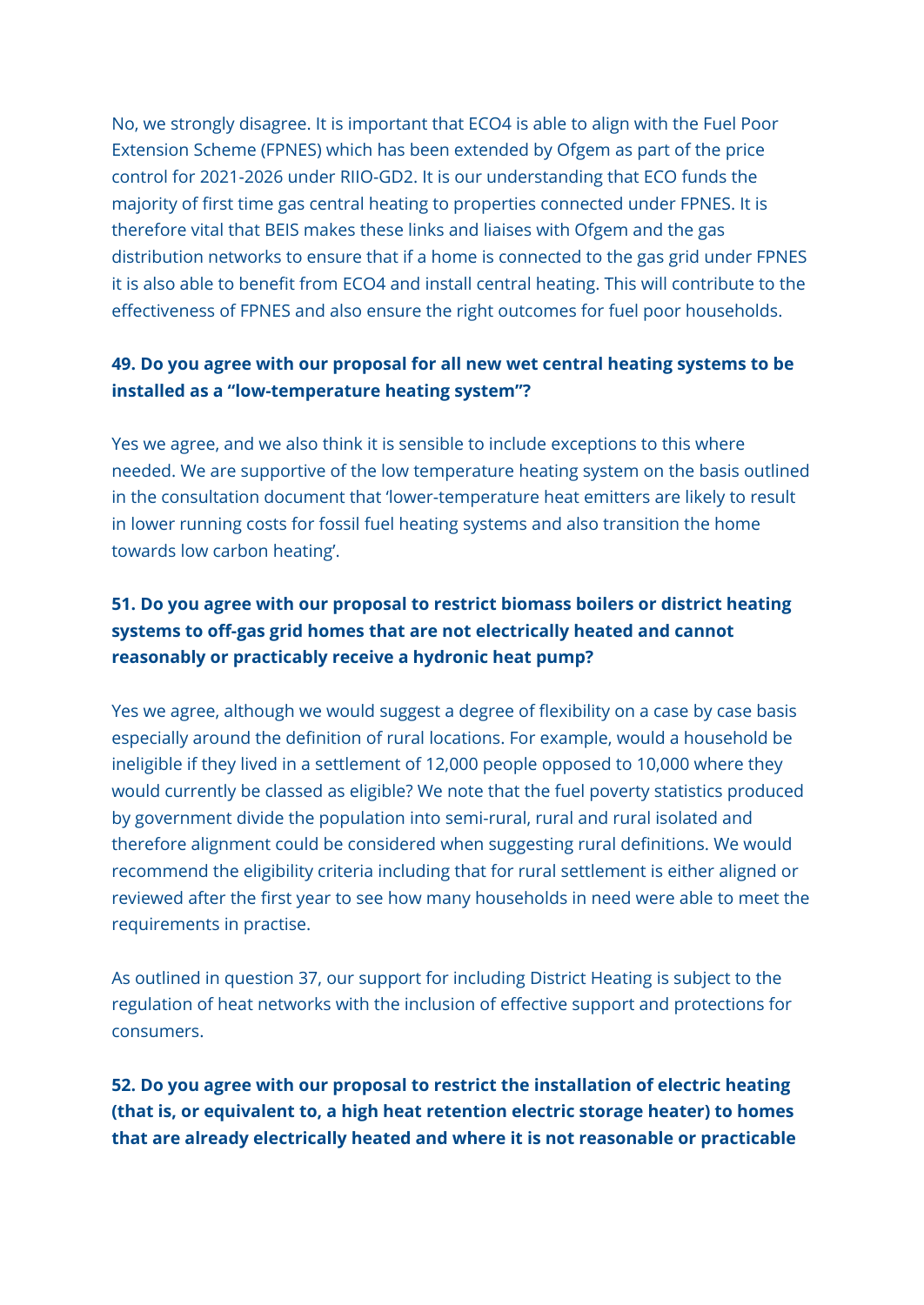# **to install a hydronic heat pump, district heating system or a solid biomass heating system?**

Yes we agree. Energy efficiency gains, carbon savings and impact on the bill should all be considered when changing heating measures.

# **53. Do you agree with our proposal that energy suppliers should be required to provide advice on the benefits of smart meters and how to request the installation of a smart meter alongside the energy advice requirements required by PAS 2035?**

Yes, we strongly welcome this proposal. It is particularly important that households in fuel poverty are not left behind in the energy transition and are given the opportunity to understand the benefits of a smart meter. Although the choice to adopt a smart meter remains with the consumer, this would be a helpful method to engage those in fuel poverty on this topic. We also welcome the energy advice requirements through PAS 2035; we have recently outlined the value of advice for fuel poor households in our recent Warm Home Discount consultation. 40

# **55. Do you agree that the ECO4 scoring methodology must be based on the difference in average annual bill expenditure between the starting SAP rating and finishing SAP rating of a property, with regard given to the property's floor area?**

Yes, we broadly agree that the justification set out in the consultation document makes sense. It also appears sensible to use banding rather than specific scores to avoid problems associated with these and prevent gaming. We are not close to the on the ground delivery and therefore would suggest workshops with those that are, to ensure this would work well in practise.

# **56. Do you agree that the overarching ECO4 scores should be based on deemed savings, rather than the actual savings generated through bespoke SAP calculations at each property?**

Yes, as above we broadly agree a deemed score approach would be less complicated and could result in fewer incentives to cherry pick homes with the greatest savings, and therefore recipients could be more evenly distributed. However, as mentioned in question 55, Citizens Advice is not an organisation involved with the delivery of the scheme. We would recommend harnessing the expertise of those that are.

<sup>40</sup>Citizens Advice, 2021.*Citizens Advice response to Warm Home [Discount:](https://www.citizensadvice.org.uk/about-us/our-work/policy/policy-research-topics/energy-policy-research-and-consultation-responses/energy-consultation-responses/citizens-advice-response-to-warm-home-discount-better-targeted-support-from-2022/) better targeted support from [2022.](https://www.citizensadvice.org.uk/about-us/our-work/policy/policy-research-topics/energy-policy-research-and-consultation-responses/energy-consultation-responses/citizens-advice-response-to-warm-home-discount-better-targeted-support-from-2022/)*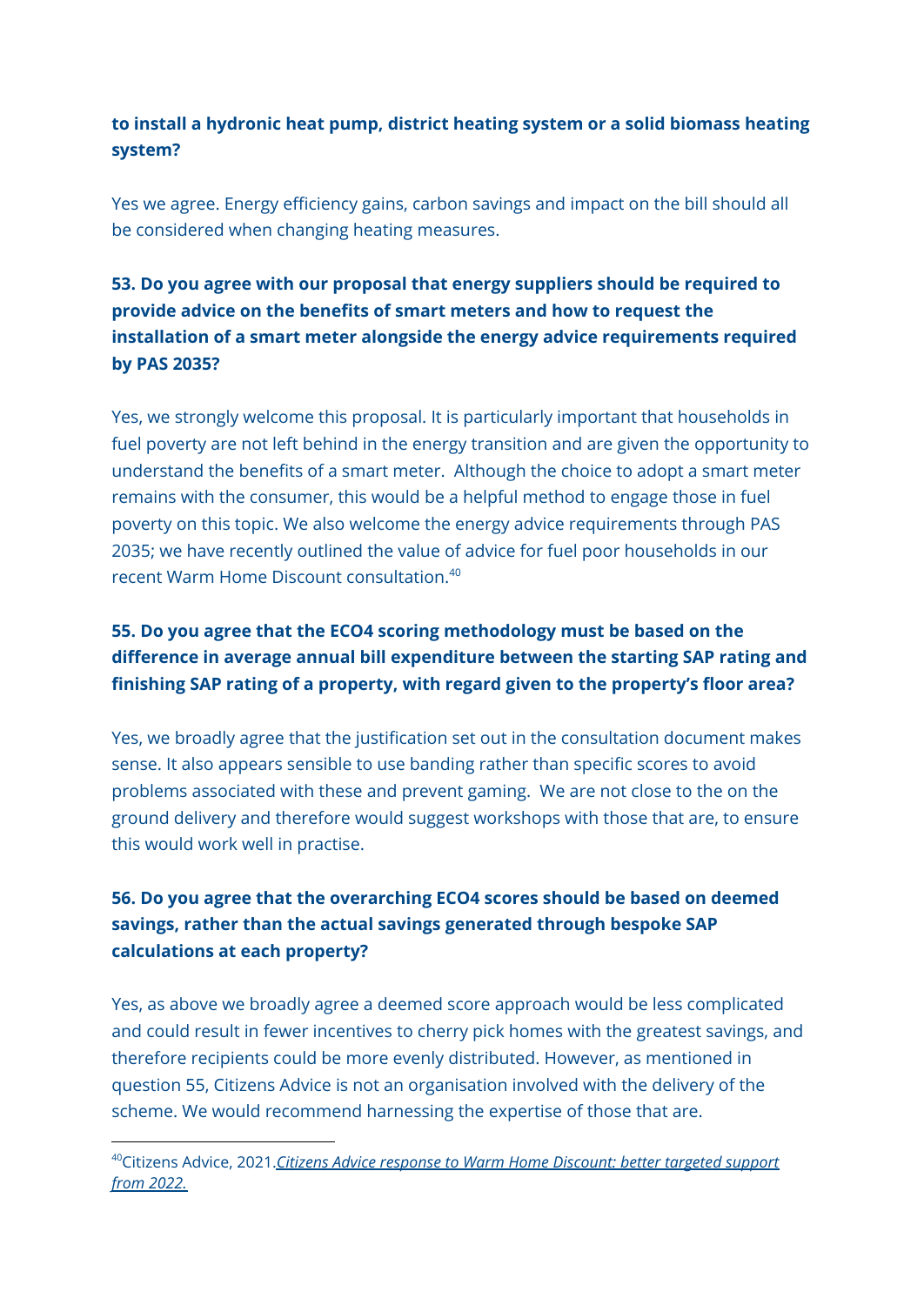# **57. Do you agree with our proposed approach for allowing exemptions to the minimum requirements? If you propose additional exemptions, please suggest how they could be evidenced.**

Yes, we agree. We also agree that exemptions for band D homes should be limited.

## **58. Do you agree with our proposal to use deflated partial project scores for ongoing projects, ahead of completion?**

Yes, we think this should be allowed for longer ongoing projects.

# **59. Do you agree with our proposal to use deflated partial project scores where a project is found to be non-compliant with the minimum requirement at the point of notification?**

We are concerned this could create poor levels of practise and the potential for people to take advantage and cut corners. It is unclear as to why projects should receive a partial project score if they have not been compliant with the minimum requirements. Best practice and guidance should be robust enough and provided to those involved to prevent admin errors which would result in non-compliance. At the very least the partial project score for these projects that have not met the minimum requirements should be significantly lower than other deflated scores. For example, a 30%-50% deflator would incentivise all of those involved to avoid this situation.

# **60. Do you agree with our proposal to use deflated partial project scores where a consumer ends a project before the minimum requirement has been met for reasons other than change of occupancy?**

Yes, we agree.

# **61. Do you agree with our proposal to cap the share of a supplier's ECO obligation that can be comprised of scores from partial projects? Do you agree that this cap should be set between 20-30%?**

Yes we agree. It is important a cap is used to ensure that suppliers are following best practise through start to finish in the process and are encouraging those that are delivering the work to abide by the minimum requirements and rules set out in the scheme. It is important this mechanism of partial projects cannot be gamed in a way to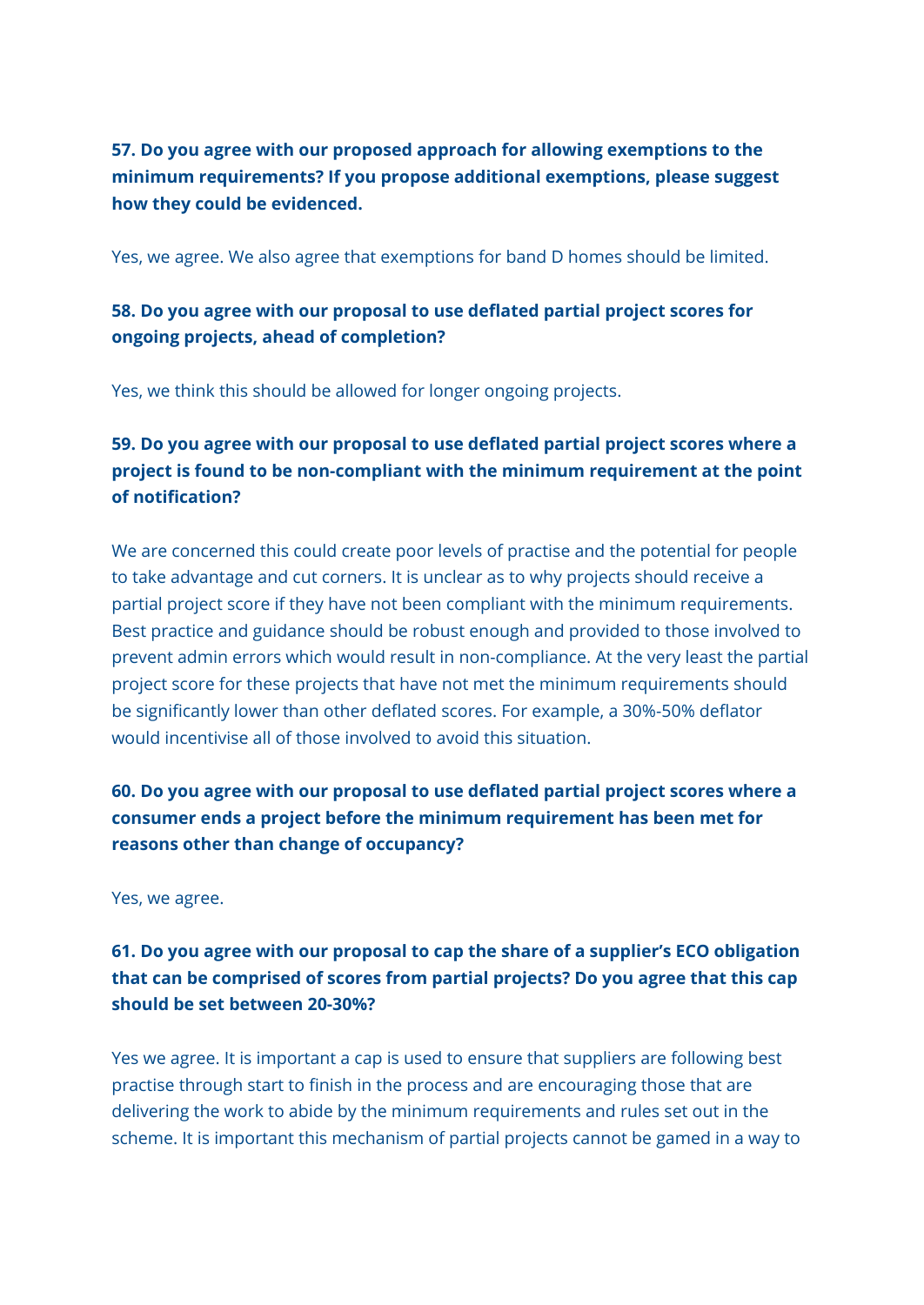benefit suppliers. We would suggest that 10% to 20% would be a more reasonable cap and incentive to safeguard against the widespread delivery of partial projects.

#### **62. Do you agree with our proposal to use deflated partial project scores for in-fill homes, with a deflation of between 20% and 30%?**

Yes we agree, in-fill projects should receive a deflated partial project score to ensure that more projects are focussed on those most in need. The delated score should be less than those projects that failed to meet the minimum requirements. As outlined in question 36 we think the scheme would benefit from a cap on the overall amount that suppliers can contribute to their obligations through in-fill to ensure that the ECO4 those most in need are able to benefit from the support on offer.

# **63. Do you agree with our proposal to incentivise the use of longer lifetime measures through minimum requirements and heating insulation preconditions rather than including measure lifetimes in ECO4 scores?**

Yes, we agree. BEIS should ensure there are no unintended consequences that would come as a result of this change and should discuss with relevant industry organisations.

# **64. Do you agree that we should continue to require measure lifetimes through the scheme to benchmark guarantee requirements and for scheme reporting purposes outside of the scoring framework?**

Yes, we agree.

# **65. Do you agree with our methodology for applying innovation uplifts relative to the expected savings of a particular innovation measure type?**

We are concerned with the effectiveness of this measure and the value for money it provides. Although we acknowledge the benefits that innovation can provide for consumers, only 0.5% of the obligation in ECO3 was delivered through this route. Therefore we have concerns as to whether this mechanism is still necessary in ECO4. We have further outlined this in question 92.

**6. Do you agree with our proposal to provide a fixed score uplift of ~£60 annual bill savings for all broken boiler replacements and ~£16 annual bill savings for each broken ESH replacement? Please provide information on the cost of boiler and ESH repairs to help inform the level of uplift required for heating repairs relative to replacements.**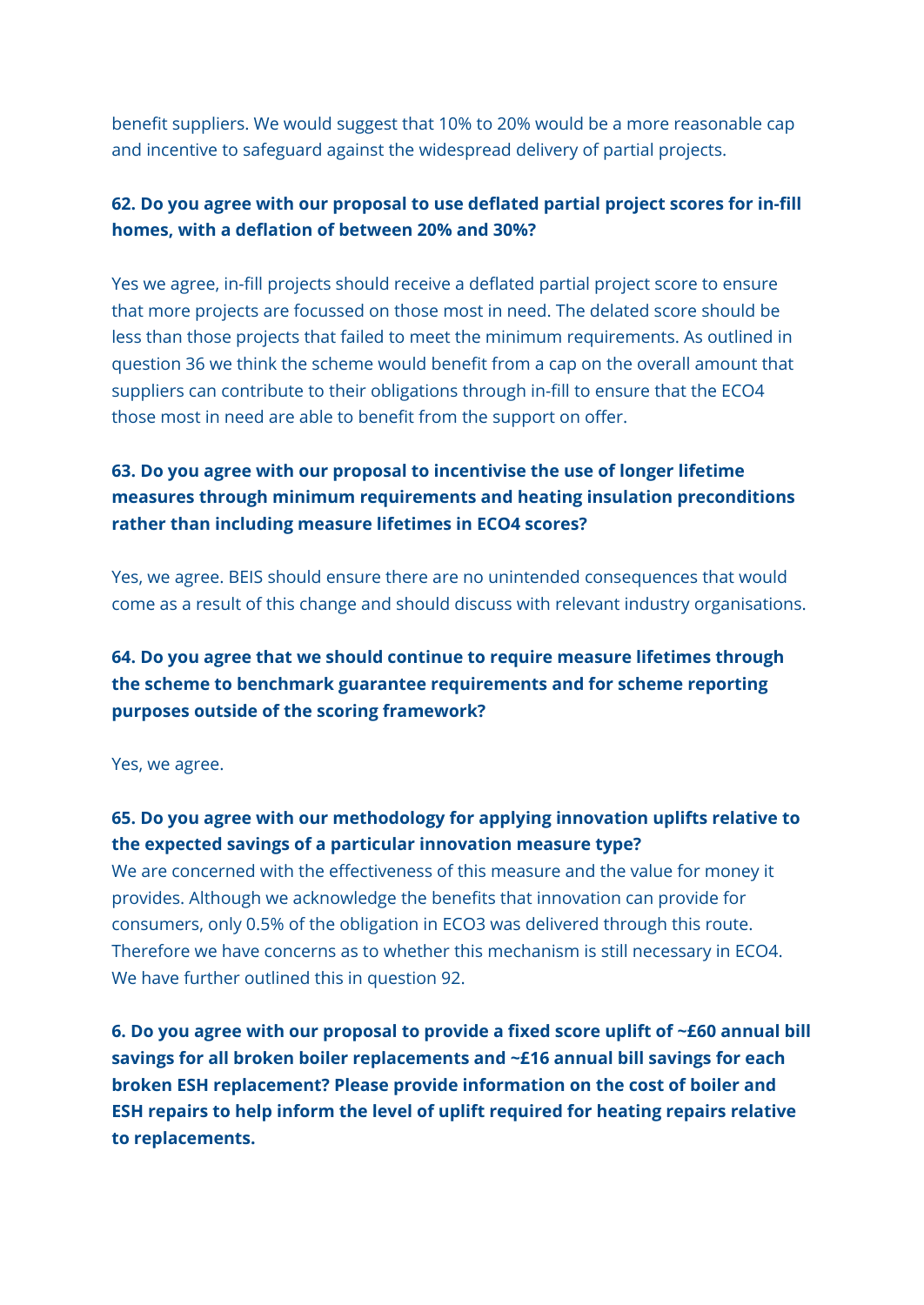Yes we agree.

## **67. Do you agree with our proposal to allow uplifts for hard-to-treat issues for owner-occupied E, F, and G homes only?**

Yes, we support these proposals to allow for uplifts for hard to treat homes for owner occupied, E, F and G homes only. We agree that landlords are generally responsible for rectifying hard to treat home issues in the properties they own. Uplifts will be vital in ensuring that suppliers are incentivised to provide support to these homes, which without the scheme could be left untreated. It is crucial that these homes do not get left behind in ECO4 and a greater emphasis should be placed on suppliers to treat the worst performing homes first. We think a significant uplift is needed for these homes to reflect the much needed work and we would recommend that BEIS looks into the potential for inflating scores to reflect this and to further create an incentive for suppliers to treat them. As outlined in the consultation document, the English Housing Survey estimates that between 10-20% of band E, F and G homes have HTT issues, however, anecdotal evidence suggests it is up to a third of ECO3-eligible homes. Therefore this category of households should be a priority for support under ECO4.

The customer journey and supplier journey to offer and carry out works to these properties will also need to be as straightforward as possible to act as a further incentive. BEIS should work with companies in the supply chain and those with experience of delivering these measures to ensure this and the evidence and reporting processes are easy to follow, whilst deterring fraud.

#### **70. Should the cost per £ bill savings be based on the final ECO4 IA or from ECO4 published energy efficiency statistics?**

We suggest using the method which gives the most up to date information and therefore is the most accurate.

#### **71. Do you agree with our approach for evidencing scores for ECO4?**

Yes, we agree with the proposal. We also agree for the property's finishing SAP rating, that Ofgem should determine what evidence and methodology should be considered appropriate. We would also welcome the introduction of a requirement to ensure that consumers are aware of the impact of the improvements made to their homes and provided with a post-installation energy efficiency rating such as with an EPC. We would suggest alignment with the Government's EPC action plan.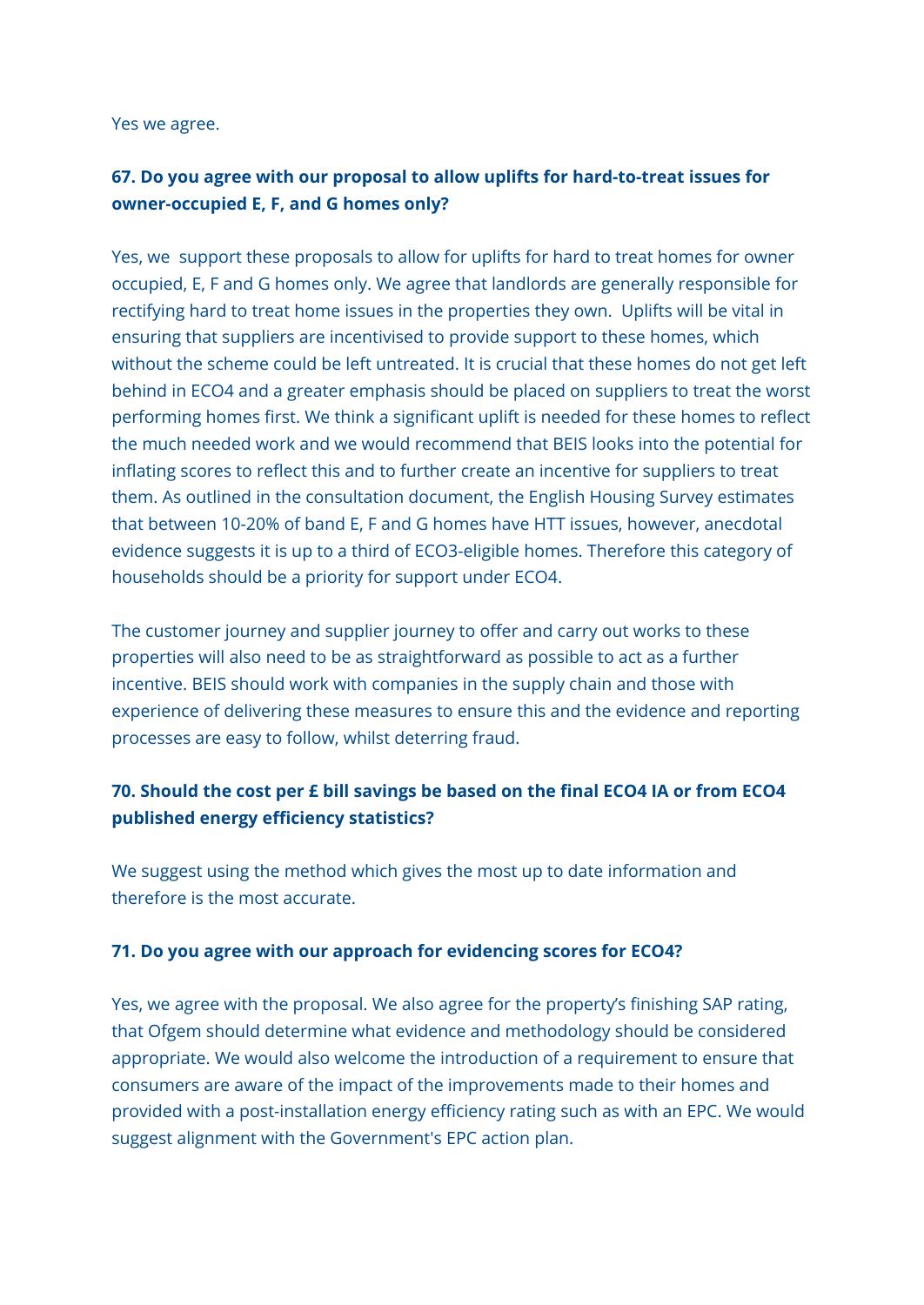#### **72. Do you agree with our proposal to allow alternative methodology scores to be produced for measures that are not recognised in SAP?**

Yes, we broadly agree with this especially if SAP will not be updated until almost the end of ECO4.

# **73. Do you agree with our proposal for all alternative methodology scores to count towards the minimum requirement?**

Yes, we agree.

# **74. Solid wall insulation: (a) Do you agree with our assumption of a 0% third party contribution for solid wall insulation (SWI)? (b) Please provide BEIS with any information on third party contributions towards SWI supporting your response.**

We do not agree with the assumption of a 0% third party contribution for solid wall insulation as we are aware of household contributions (and have previously raised concerns around these, alongside the Committee on Fuel Poverty and National Energy Action). As outlined in our ECO3 response, feedback to Citizens Advice has previously indicated that contributions have been required from fuel poor customers in the past, and have prevented those in most need from being helped.<sup>41</sup> Furthermore, the concerns around the suitability of household contributions was also a key finding of the National Audit Office's report evaluating the Green Deal and ECO.<sup>42</sup>

We recommend the removal of household contributions from the scheme given that it is targeted at those who are most likely to be low income and will struggle to pay additional costs. We also expect to see more people struggling in fuel poverty as a result of the pandemic and this is likely to continue into 2022/2023. Our research in December last year showed that 2.1 million households were behind on their energy bills with more people struggling in energy debt.<sup>43</sup> At the very least we would expect to see a cap on contributions as a minimum to safeguard customers. We would also expect to see the requirement of monitoring client contributions, with data being publicly published.

**75. PAS2035:2019: (a) Are the current cost assumptions for ventilation outlined in Table 12 reflective of the costs of complying with ventilation requirements set out in PAS 2035? 118 (b) Please provide BEIS with any information on the cost ranges**

*<sup>41</sup>Feedback from bodies delivering ECO collected by NEA on behalf of Citizens Advice, see Citizens Advice response to the Help to Heat consultation, 2016.*

<sup>42</sup> NAO, 2016. *Green Deal and Energy Company [Obligation.](https://www.nao.org.uk/report/green-deal-and-energy-company-obligation/)*

<sup>43</sup> Citizens Advice, 2020. *Covid drives over half a [million](https://www.citizensadvice.org.uk/about-us/about-us1/media/press-releases/covid-drives-over-half-a-million-people-into-the-red-on-energy-bills/) people into the red line on energy bills.*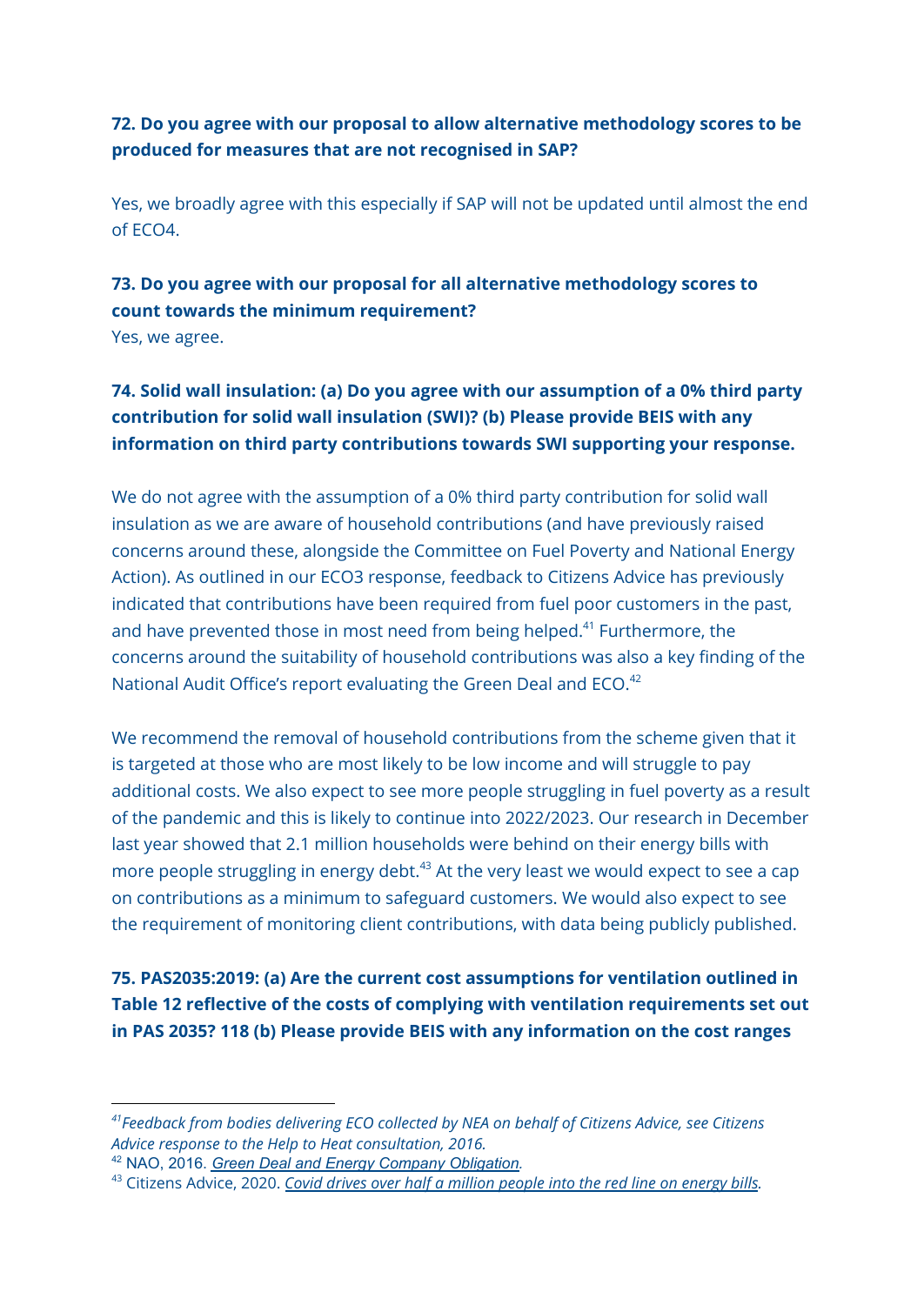## **associated with PAS ventilation compliance, and any further PAS related considerations, that may be applicable.**

Yes, we welcome the proposals to ensure an increased focus on ventilation to ensure homes are not subjected to unnecessary dampness and health related issues.

**78. In the event that separate rules are made for ECO in Scotland, do you agree with the proposal to: (a) apportion the cost envelope between England & Wales and Scotland using a methodology based on the total amount of gas and electricity supplied in each region, with an equal weighting for each fuel? (b) that the calculation is based on an average taken from the last three years of domestic gas and electricity consumption data published annually in December by BEIS?**

- a) Yes. We agree with apportioning the costs of the scheme if there are significant differences in the rules between Scotland and the rest of GB. Without apportionment, differences in the scheme rules could incentivise delivery on one side of the border over the other. We note that factors outside the scheme rules currently mean suppliers tend to have greater incentives to deliver in Scotland. For example Scotland has around 8.5% of GB population<sup>44</sup> and 9.9% of GB energy use. <sup>45</sup> We think the proposed formula, based on total electricity and gas use, is a suitable way for dividing the fund. This provides more equitable distribution of the scheme while reflecting the climatic and housing stock differences that drive higher energy use in Scotland
- b) Yes, we agree with using an average taken from the last three years worth of data, this would take into account climatic variations and also those from the pandemic**.**

We also urge the Scottish Government to come forward with proposals for the design of the scheme for Scotland from 2021/22.

**79. In the event that separate rules are made for ECO in Scotland, do you agree with the proposal to apportion an individual supplier's targets between Scotland and the rest of GB?**

<sup>44</sup> Office for National Statistics, 2021.*[Population](https://www.ons.gov.uk/peoplepopulationandcommunity/populationandmigration/populationestimates/bulletins/annualmidyearpopulationestimates/mid2020#the-uk-population-at-mid-2020) estimates for the UK, England and Wales, Scotland and Northern Ireland: [mid-2020](https://www.ons.gov.uk/peoplepopulationandcommunity/populationandmigration/populationestimates/bulletins/annualmidyearpopulationestimates/mid2020#the-uk-population-at-mid-2020)*.

<sup>45</sup> BEIS, 2021. *Energy [Trends.](https://www.gov.uk/government/collections/energy-trends-articles#special-feature-articles-2021)*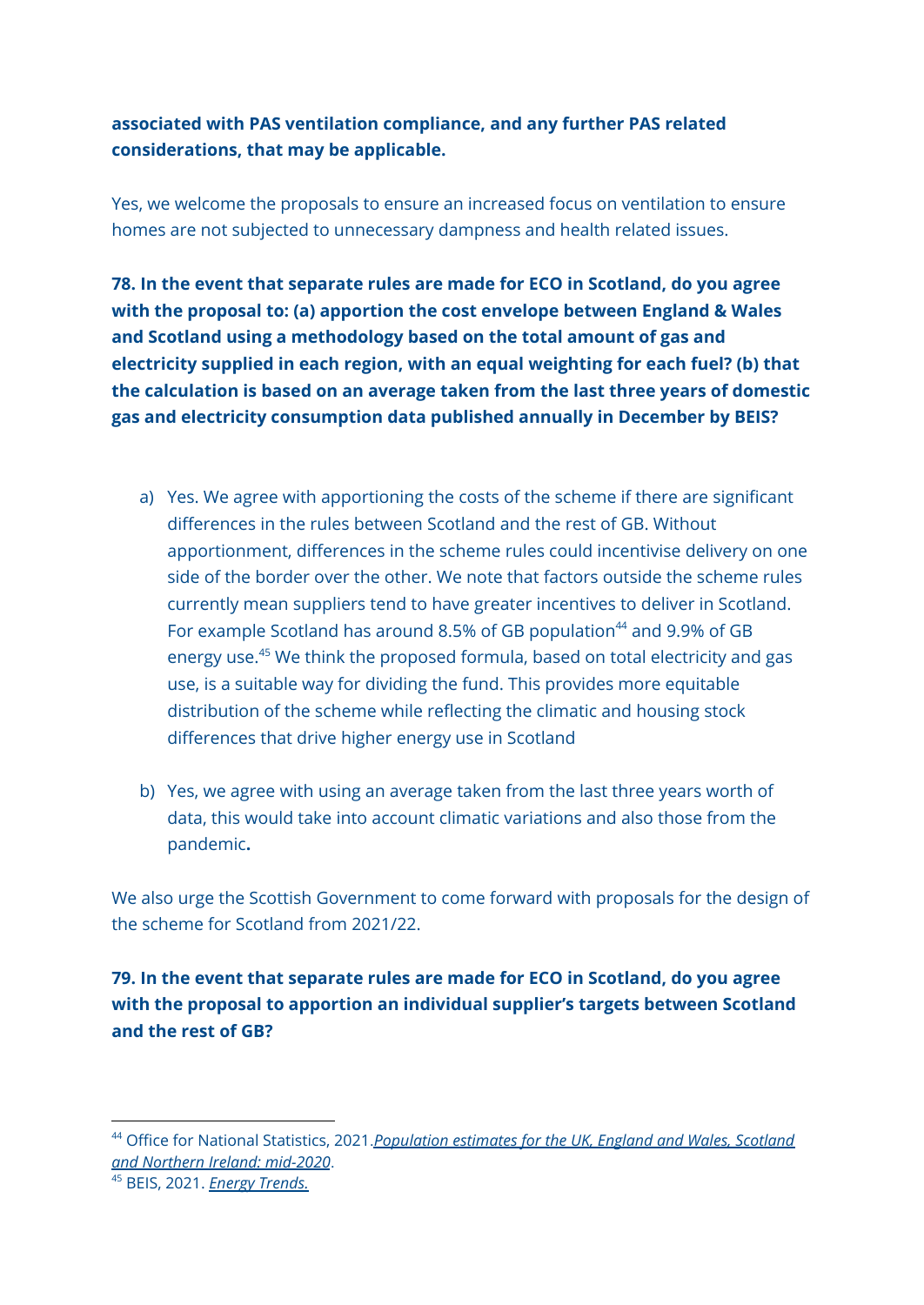Yes. Significantly different rules in Scotland and the rest of GB will require providing each individual supplier with a target for Scotland and/or one for England and Wales. In the context of supplier obligation, this appears to be the only way to ensure a certain proportion of delivery on either side of the border. The choice of methodology policy could have a significant impact on fairness and the market. If different scheme rules are to be introduced in Scotland, then the government should carefully examine these options and consult on them. We would also be interested to understand any

#### **80. Do you agree with setting a project completion time of three months, from the completion of the first measure in any package other than for DHS? We welcome views regarding what timescale should be permitted for DHS installations.**

Government should ensure that time frames are realistic and achievable with those involved in ground delivery, especially if multiple measures are involved.

#### **81. Do you agree with our proposal to allow an extension of three months to be permitted by Ofgem in certain circumstances?**

We appreciate that there could be unforeseen circumstances where the project may need an extension and the guidelines should be clearly laid out for these scenarios so that they are not taken advantage of. But we agree that ultimately any extension decision should sit with Ofgem.

#### **82. Do you agree with our proposal to award deflated partial project scores for measures delivered after the three-month time period has passed?**

Yes we agree, this should help to create an incentive to deliver measures on time.

#### **83. Do you agree with the proposals on measure notifications and extensions?**

Yes we agree, it is important that Ofgem has oversight of this.

#### **89. Should the guarantee durations for loft insulation and boilers be increased and to what duration?**

We would welcome BEIS looking further into this area, especially as there are a range of guarantee lengths provided for the different measures under ECO, for example a two year guarantee is very different to one for 25 years. We recognise that different measures relating to the use and features of these products will require different guarantees, however we would like to see more consistency across measures, at least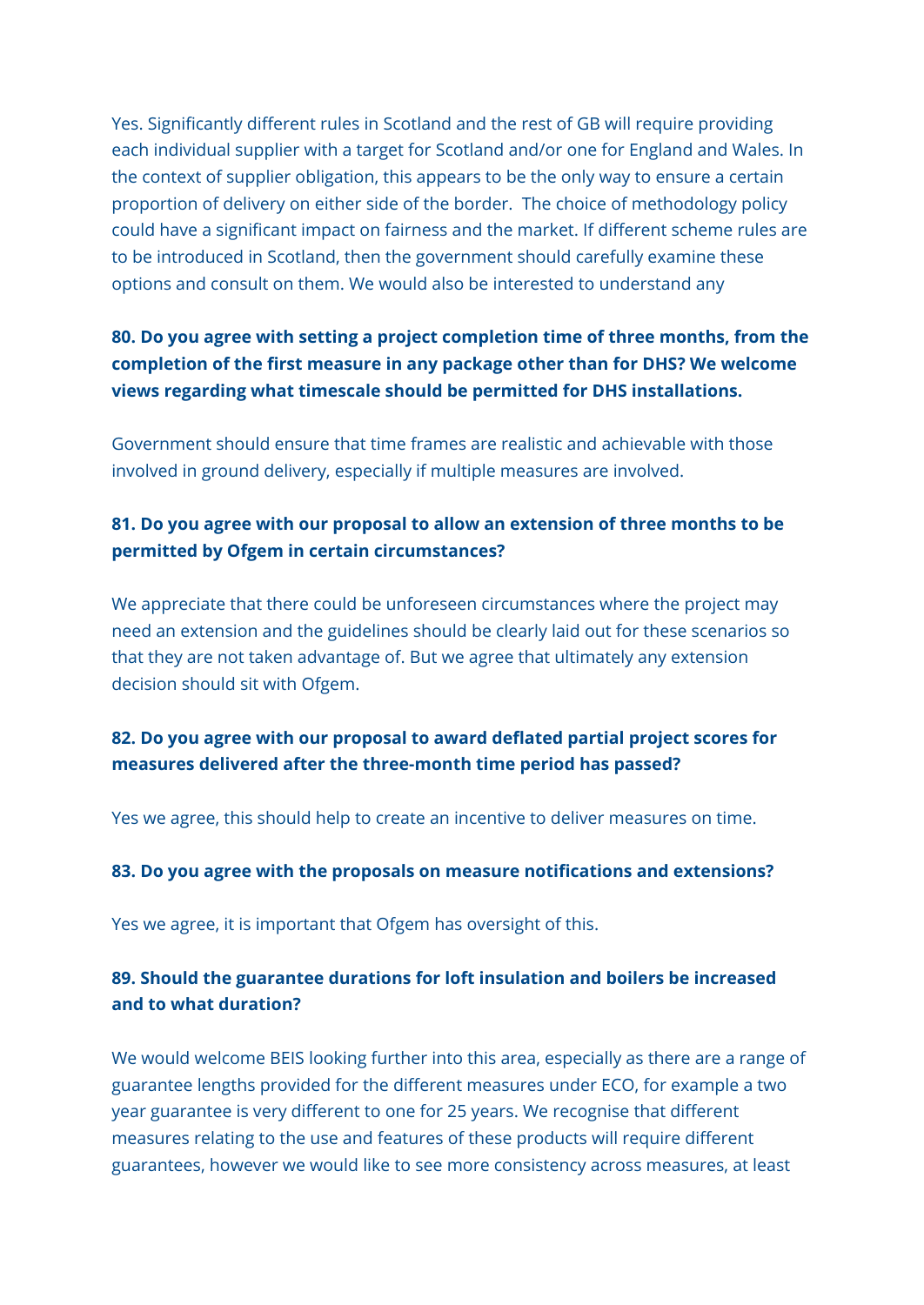with a smaller difference between the measures in guarantee length. If some providers are already able to provide 6 to 10 year guarantees for loft insulation, why is this not the requirement and standard for all loft insulation measures under ECO4? We agree that there is potential to increase the guarantee of boilers also, and would agree that any changes to repair guarantees will need to be fit for purpose and in line with industry-wide standard practice for heating repairs. We think it would be particularly helpful if BEIS holds workshops with relevant industry members and stakeholders to address the technical monitoring failures but also look into how guarantee requirements could be improved.

# **90. What should be required for heating repair guarantee scope and length to ensure that these measures can be delivered through the scheme with appropriate consumer protection?**

As suggested in question 89, we would recommend that BEIS holds workshops with all relevant stakeholders, including consumer representatives and also members from industry, to find solutions to these issues.

# **91. If appropriate safeguards are put in place to prevent ECO guarantee requirements being changed without sufficient consultation with BEIS and wider industry, should all ECO guarantee requirements be mandated via TrustMark registration and compliance, rather than through ECO regulations?**

Yes, this could be an effective way to manage the ECO guarantee requirements that could make it easier for consumers to understand what guarantees they should be able to receive under ECO. There could also be other benefits from using Trustmark registration and compliance. However, given that Trustmark has only recently taken on its current role in ECO3, it may be beneficial to review how the requirement for Trustmark registration has improved the standard of work delivered through the scheme. We also think it's important that all involved parties are able to feed into their views on this issue and we would expect it to be consulted on for future changes to this part of the scheme.

Citizens Advice has been calling for the government to review the consumer protections that are currently in place for people who make energy efficiency improvements or install low carbon heat.<sup>46</sup> It is our view that the current systems are complicated and difficult for people to navigate. Government should consider how to simplify the existing plethora of schemes and codes, not least because of the scale and pace of change needed to homes to meet the net zero emissions targets.

<sup>46</sup> Citizens Advice, 2020. *Net Zero Home [Guarantee.](https://www.citizensadvice.org.uk/about-us/our-work/policy/policy-research-topics/energy-policy-research-and-consultation-responses/energy-policy-research/net-zero-homes-guarantee1/)*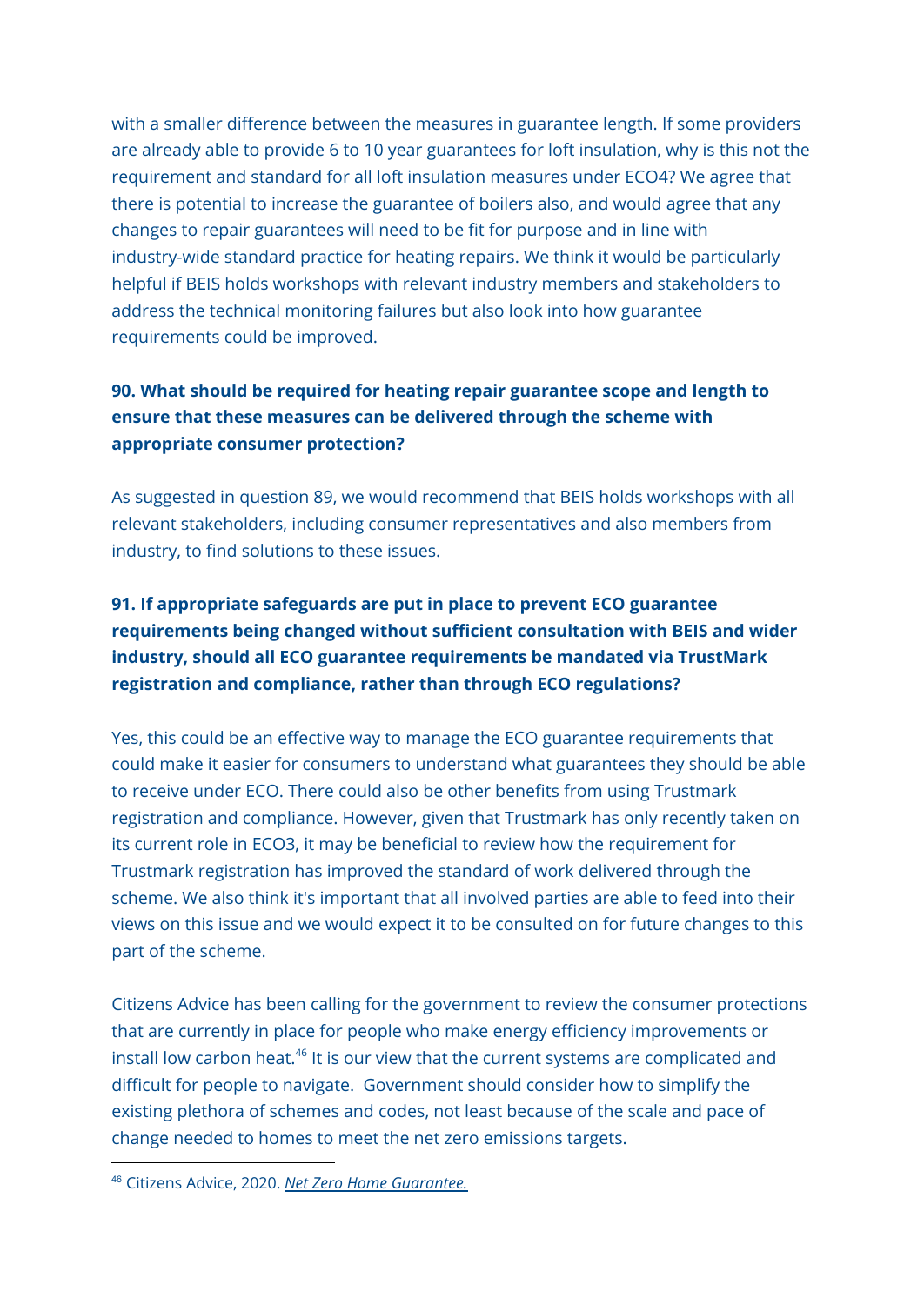# **92. Do you agree that all measures (excluding DHS) referenced in the latest versions of PAS2035 and PAS2030 should be installed in accordance with these standards and delivered by a PAS-certified installer?**

Yes, we strongly agree. It is important that ECO4 measures are delivered in accordance with consumers' expectations, while benefiting from robust installation standards and the whole-house, end-to-end coordination of projects via the requirements for retrofit co-ordinators. We think it would be beneficial for consumers if advice providers were also able to offer further advice and support that consumers may need post installation, for example, who to contact for maintenance and repairs or what other low cost measures could be implemented.

#### **93. Should this requirement be enforced entirely via TrustMark registration and compliance, and therefore not referenced in ECO legislation for ECO4?**

Yes, this would be a more effective solution as long as Trustmark are able to effectively enforce and monitor compliance. Ofgem may also need to provide a level of technical oversight.

#### **94. Do you agree with our proposal to retain the Innovation Measure mechanism, which would be capped at 10% of a supplier's obligation?**

As outlined in question 65, we have concerns around the effectiveness of this mechanism and the value for money it provides. Although we acknowledge the benefits that innovation can provide for consumers, only 0.5% of the obligation in ECO3 was delivered through this route. Therefore we have concerns as to whether this mechanism is still necessary in ECO4. The government needs to clearly set out how it will ensure that the innovation incentives deliver value for money, especially where uplifts are being used and potentially increased for ECO4. Given the low number of innovation measures so far in ECO3, if the mechanism remains in the scheme then we recommend conducting a review into the scheme to assess any barriers and its cost-effectiveness before potential uplifts are added. The complexity of the customer journey may also need to be reflected on.

Innovation activities must also take into account the specific needs of consumers in vulnerable circumstances who are disproportionately represented in the ECO target group. We understand that technologies used will have to meet technological readiness standards. However, further safeguards are needed to ensure that the following are appropriate for vulnerable consumers, such as: